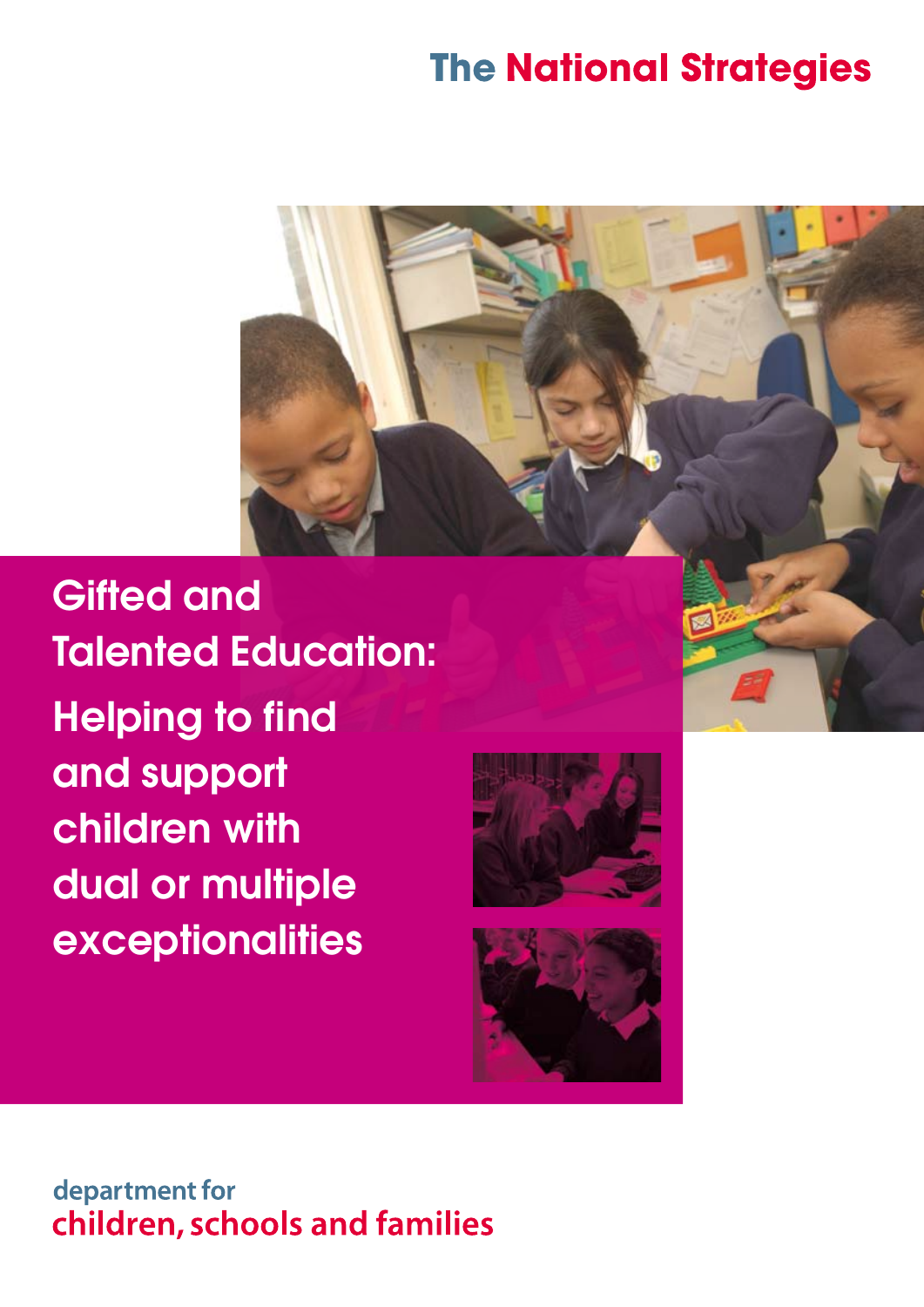### Helping to find and support children with dual or multiple **exceptionalities**

First published in 2008 Ref: 00052-2008BKT-EN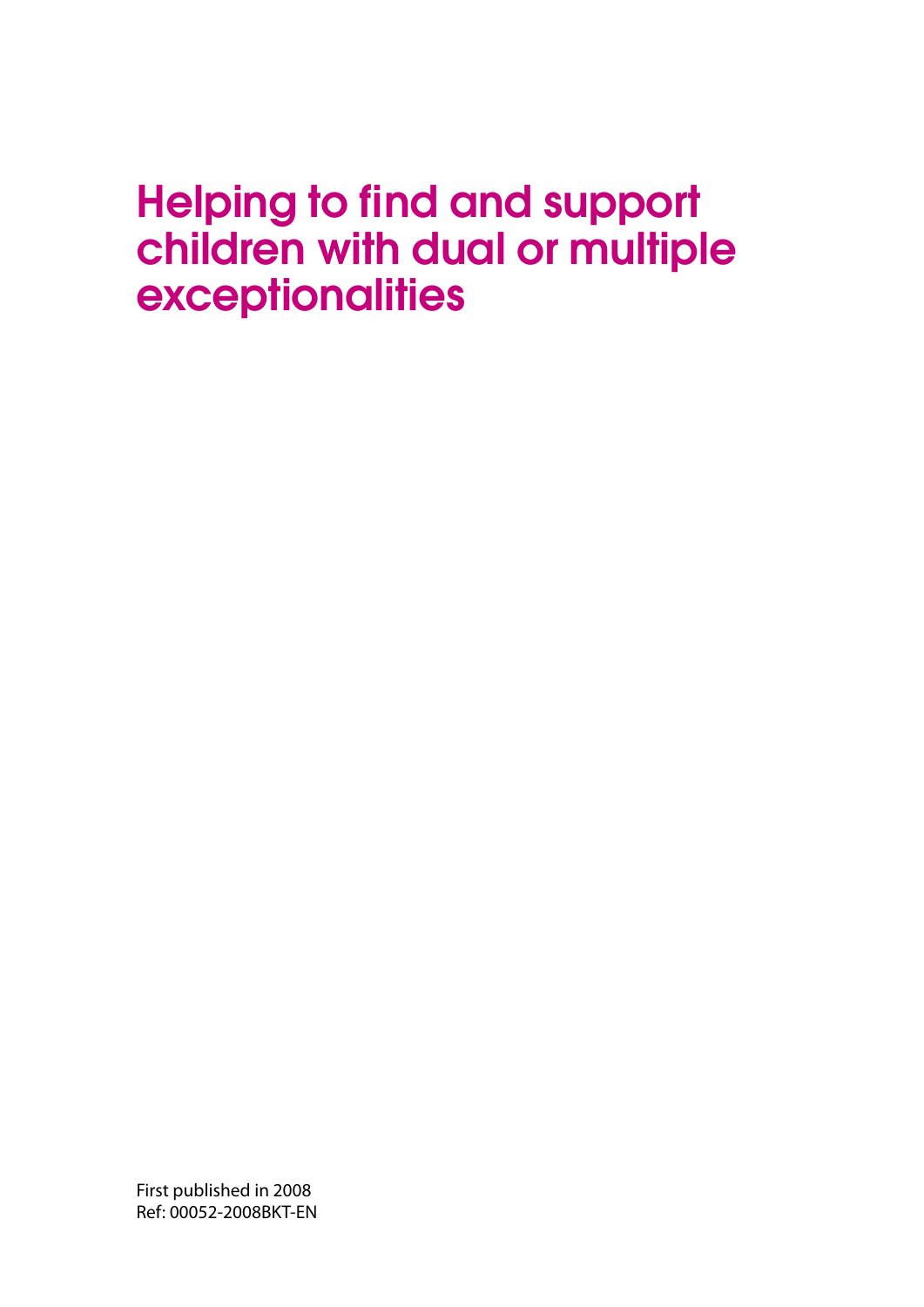### **Disclaimer**

The Department for Children, Schools and Families wishes to make it clear that the Department and its agents accept no responsibility for the actual content of any materials suggested as information sources in this publication, whether these are in the form of printed publications or on a website.

In these materials icons, logos, software products and websites are used for contextual and practical reasons. Their use should not be interpreted as an endorsement of particular companies or their products.

The websites referred to in these materials existed at the time of going to print.

Please check all website references carefully to see if they have changed and substitute other references where appropriate.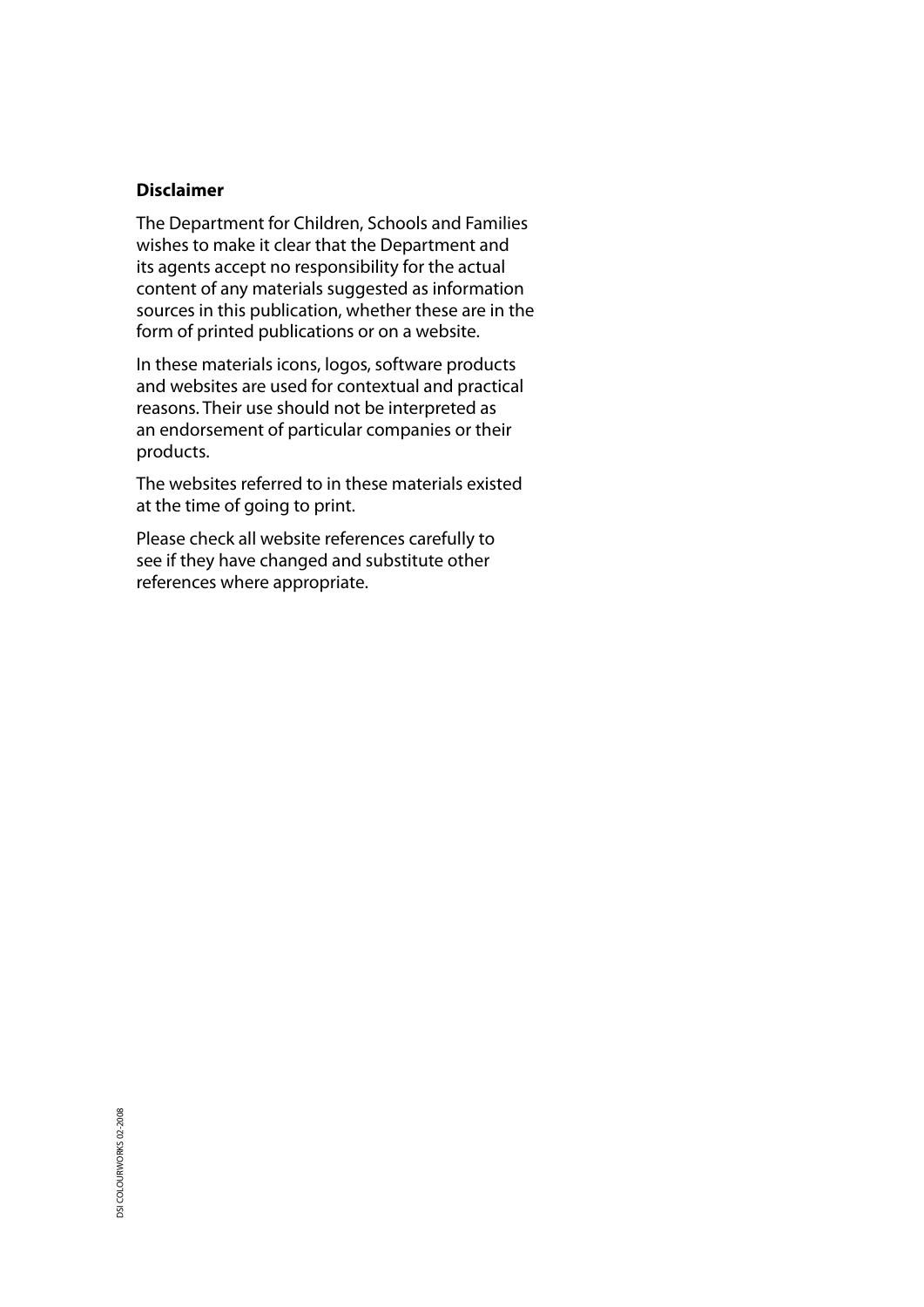# **Contents**

| <b>Introduction</b>                                                                                                                               | 3                 |
|---------------------------------------------------------------------------------------------------------------------------------------------------|-------------------|
| <b>Background issues and the state of play:</b><br>research about children with dual and multiple exceptionalities<br>(CDME) and the key concerns | 4                 |
| <b>Identifying children with DME</b>                                                                                                              | 6                 |
| <b>Supporting children with DME in ordinary schools</b>                                                                                           | $12 \ \mathsf{ }$ |
| <b>Approaches adopted by schools</b>                                                                                                              | 21                |
| <b>Conclusion</b>                                                                                                                                 | 23                |
| <b>Appendices:</b>                                                                                                                                | 24                |
| Appendix 1 – Support organisations                                                                                                                | 24                |
| Appendix 2 – Questions for school self-review                                                                                                     | 27                |
| Appendix 3 - Three elements of the IQS to exemplify support for<br>pupils with DME                                                                | 30                |
| Appendix 4 – Definition of disability from current legislation                                                                                    | 34                |
| Appendix 5 – What not to do to support children                                                                                                   | 35                |
| <b>Acknowledgements</b>                                                                                                                           | 36                |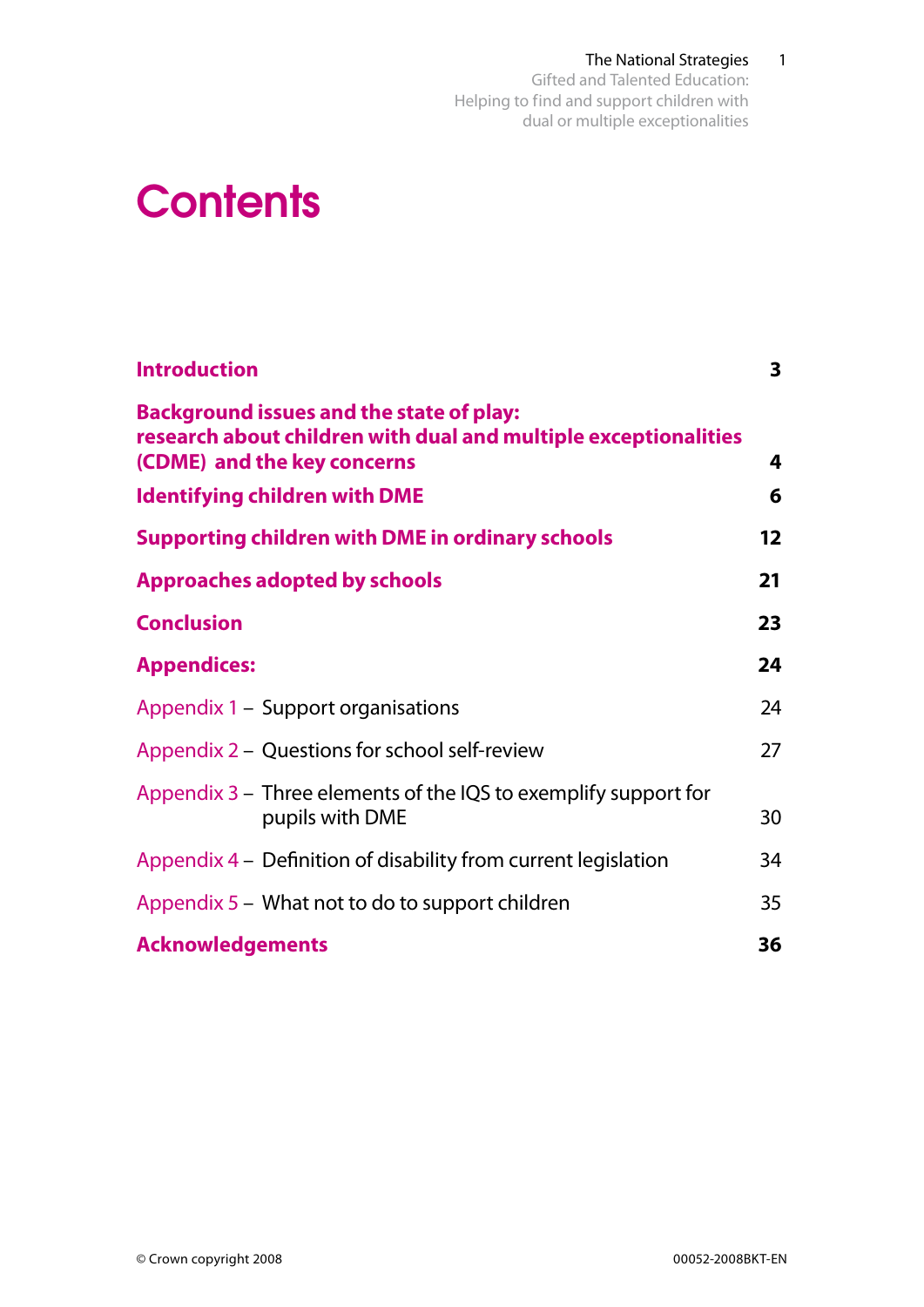Gifted and Talented Education: Helping to find and support children with dual or multiple exceptionalities

# **Introduction**

### **Definition – who is this booklet about?**

A simple definition: a child with dual or multiple exceptionalities (DME) is highly able and also has some kind of difficulty. It is likely, but not definite, that the difficulty will hinder the effective expression of their high ability.

### **Why is this area important?**

Not every child with high ability and some kind of learning difficulty or disability will be an underachiever. However the chances of children with dual exceptionality being unable to express their abilities are greater than for children without such problems. Support is being offered through the National Strategy for teachers and carers of children with high abilities, but these ideas can need some adaptations if they are to work for highly able children with DME.

### **This booklet**

Gifted and talented learners are not a homogeneous group. The focus of the National Strategy for gifted and talented children is increasingly concerned with adapting provision to meet differing needs. Following on from the DfES publication *'Guidance on preventing underachievement: a focus on dual or multiple exceptionality'*, this DCSF booklet offers more detail in identifying and supporting children who are highly able with sensory impairment, learning problems, conduct issues and/or disabilities.

### **The National Strategy**

The recognition of the importance of these issues was confirmed in the recent response to the White Paper in which Recommendations 7 and 8 state: 'Building on the recently published NAGTY (National Academy for Gifted and Talented Youth) paper on "Children with Multiple Exceptionalities", we will explore further what action is necessary to help educators and schools deal with such particularly complex cases' (2006: 11).

In this booklet, some attention is paid to how the Institutional Quality Standards (IQS) can be usefully adapted to meet these diverse needs.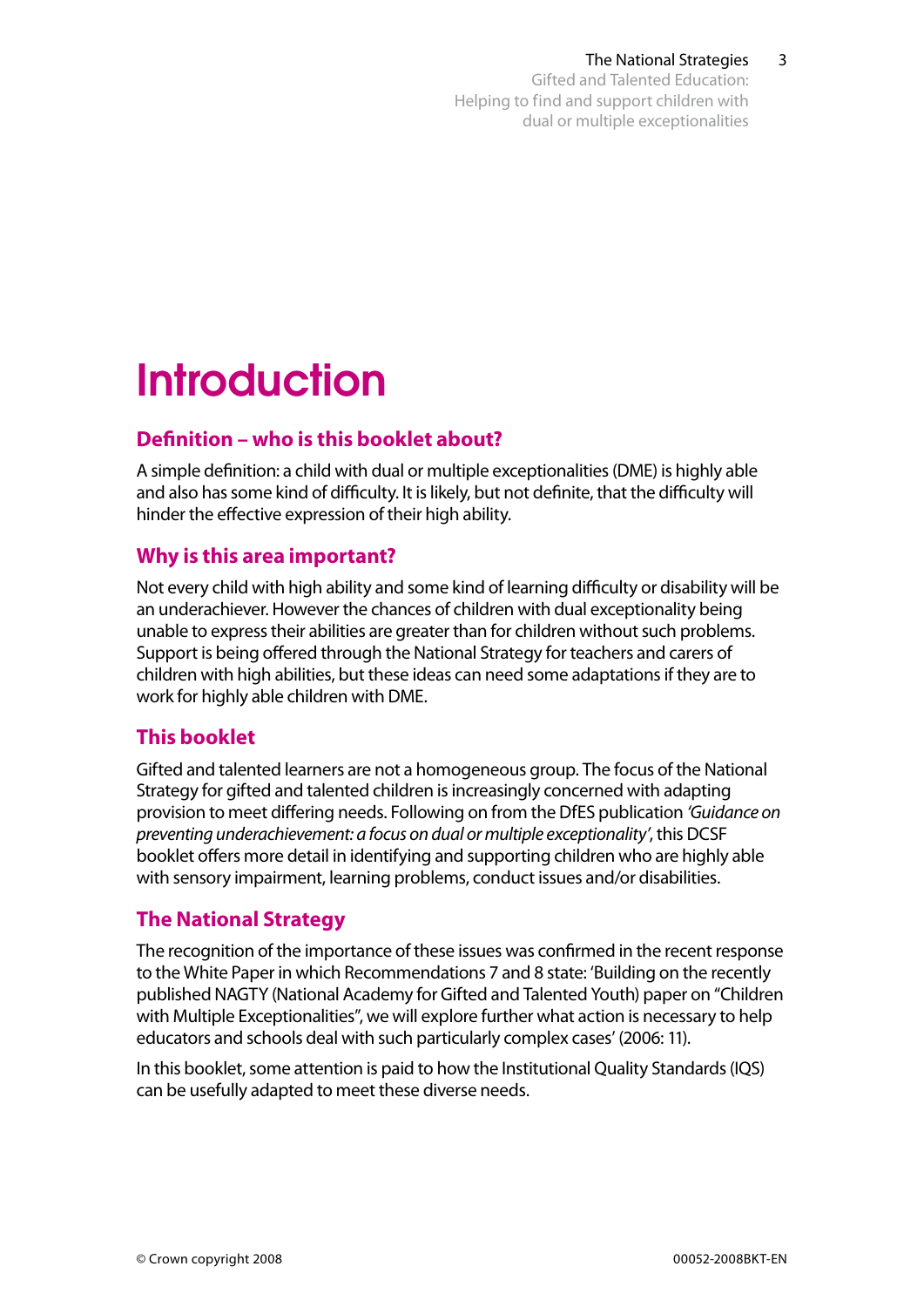Gifted and Talented Education: Helping to find and support children with dual or multiple exceptionalities

### Background issues and the state of play: research about children with DME and the key concerns

Montgomery (2003) succinctly summarises the problems that have confronted people researching children with multiple exceptionalities:

> *Those who have tried to bridge the gifted/special needs gap over the years have had difficulty obtaining resources or research funding because the topic falls between two stools and could be regarded as too small a population to merit concern. Equally, from the intervention point of view, the most obvious sign of difficulty is the special need; the other, the giftedness, is regarded as a bonus but they can cancel each other out.*

*Montgomery, D. (2003). Gifted and talented children with Special Educational Needs: Double Exceptionality, Nace Fulton Publications.*

Despite this truth, there have been developments that have helped researchers, practitioners and policymakers widen their definition of high ability and expand the pool of children in receipt of provision. Reviews of research over the last 25 years demonstrate a broadening of concepts of high ability.

> *Whereas until fifteen or twenty years ago the field was dominated by one-dimensional giftedness concepts and corresponding IQ measurements, a large majority of more recent models are based on multi-dimensional or multi-factorial psychometric concepts of intelligence, e.g. Gardner's (1985) theory of multiple intelligences, or on approaches from information theory and cognitive psychology, e.g. Sternberg's (1985) triarchic intelligence model. Other models include elements from socialisation theories, e.g. Monks' (Monks et al., 1986) with the extended Renzulli model.*

*Heller and Schofield (1993). International Handbook of Research and Development of Giftedness and Talent, Elsevier.* 

These and other similar changes have benefited able children with difficulties who may not shine in conventional ways. Continuing research into psychosocial aspects of development and varying pedagogies has also helped show that less obviously able children can really flourish in the right environment.

Facilitating workshops in areas such as music and sport is a popular option for children who have less access than usual to the standard curriculum. Where a musical talent or a leaning towards a sporting skill is identified, activities can be arranged to highlight and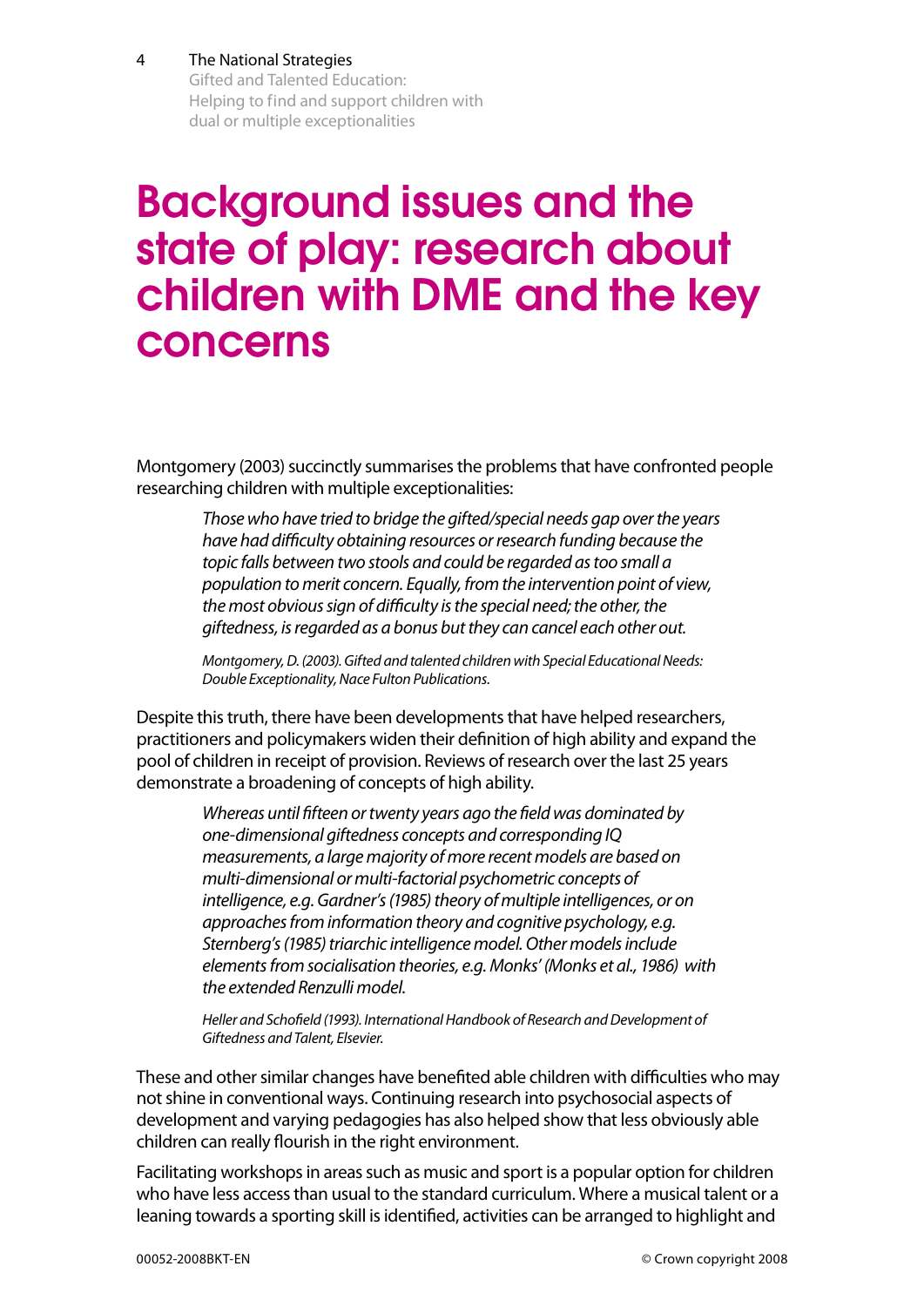5

develop these special abilities, either within or outside of formal learning in school, and talent can be celebrated with equal merit in both contexts.

It is less common to find opportunities for challenging extra-curricular activities in academic areas such as physics or history. Sometimes, pupils with multiple exceptionalities are highly able in these areas and yet it is difficult for them to express their abilities due to a practical struggle with reading and writing. The support presented can tend to focus on ways of improving these basic reading and writing skills, when what pupils really require are some alternative opportunities for recording their ideas so they can focus on the complexity of the scientific or historical concepts, exploring thoughts rather than skills-based learning.

Identifying the need for opportunities in more academic subjects is not to detract from areas in which specific efforts have been successful in helping improve inclusion for all children. One such initiative has been 'Talent ladder', which fosters sporting talent in children with disabilities. Further information on this initiative can be found at:

#### www.talentladder.org

*The creation of a disability dimension within the gifted and talented (G&T) strand of the Physical Education, School Sport and Club Links (PESSCL) project has been a major step in recognising the needs of young disabled sports people.*

*Talent ladder, National Talent Framework for PE and Sport*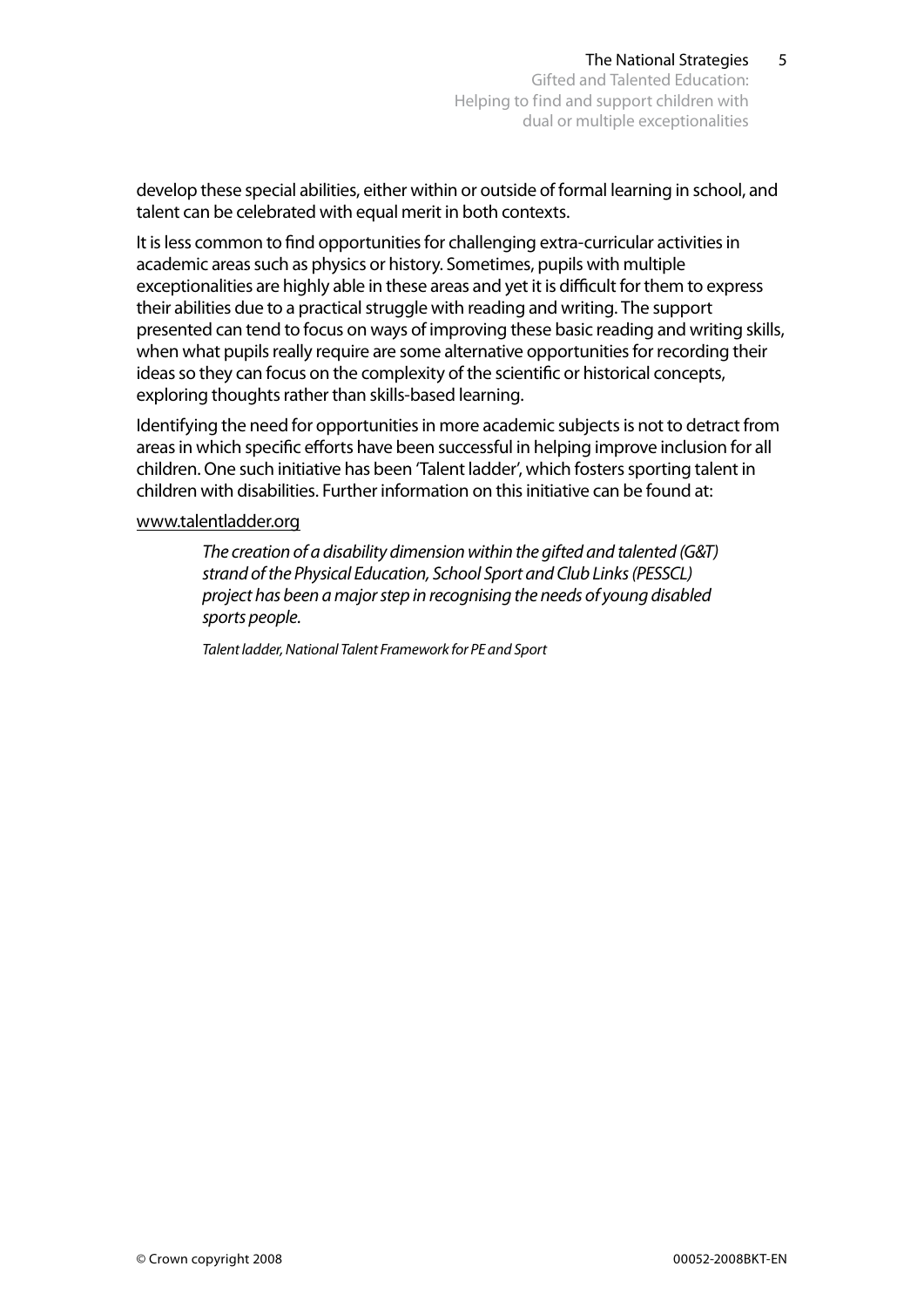Gifted and Talented Education: Helping to find and support children with dual or multiple exceptionalities

# Identifying children with DME

Often it is hard to assess what children's abilities might be as they do not respond to the more commonly-employed assessment measures or tests. This section presents a review of some of the methods often used to identify the abilities of pupils of school age. The aim here is to find ways to support children whose difficulties make it complex to identify and support their high abilities. All pupils benefit from a range of opportunities to demonstrate their abilities, including pupils in the DME category. Identification is not an end in itself and should be clearly linked to provision and review of practice and access to help maximise the potential of this group of pupils.

Clear liaison between the Special Educational Needs Coordinator (SENCO), the leading teacher for intervention and the leading teacher for gifted and talented provision will help overcome any potential barriers to effective provision and assessment.

### **1. Checklists**

Myriad checklists exist for pupils with high abilities of all description; most are aimed at teachers, but some can be used by parents. Checklists are appealing as they are clear and usually simply presented, mostly very accessible and often employ straightforward language. However, there are some potential pitfalls, and it is worth bearing the following in mind when using checklists.

- They should always form only a part of the full range of measures used in identifying highly able children.
- Be aware of contradictory factors when using checklists. For example 'a child may enjoy reading; a child may not respond much to written stimuli'.
- If the checklist is too specific, it may not be applicable to many able children, but then if it is too wide it could be applicable to anyone.
- Checklists in themselves do not constitute *evidence* of high ability.
- Checklists do not provide for recording the frequency or the context of the behaviours in question.
- Checklists do not request proof of the quality of what is being observed.
- Applying generic checklists to pupils with DME can be problematic as actual behaviours may be very different from those described in the lists as being typical of the ability in question.
- Checklists do not list the key ways that children with DME are able to excel.
- Pupils do not always display the behaviours required or expected for them to count as 'gifted' or 'talented' according to the list.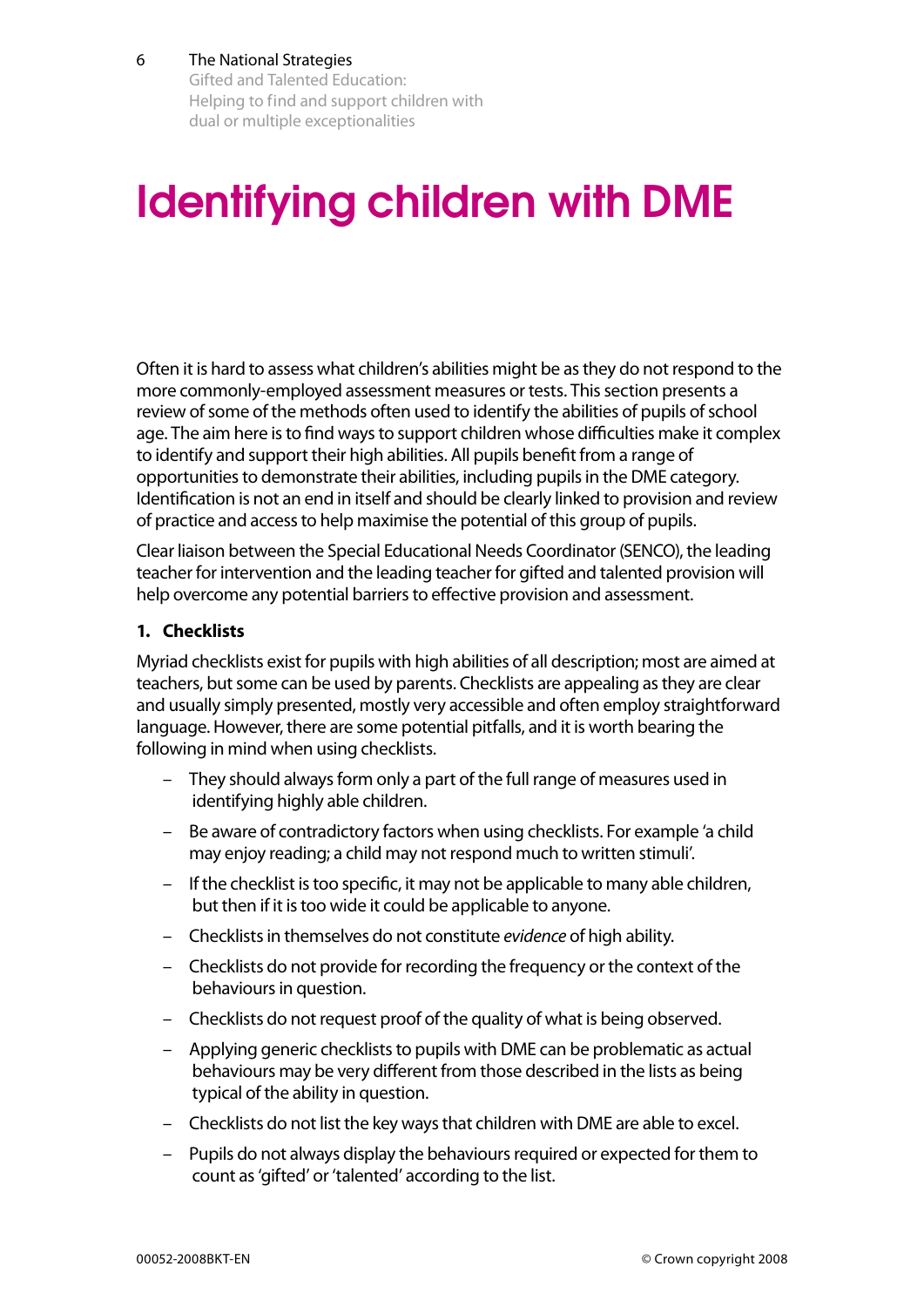7

### **2. Psychological tests**

Most tests that effectively identify people's abilities in the terms of an Intelligence Quotient (IQ) have to be administered by qualified educational or clinical psychologists. The tests may need to be adapted if they are to be of any use for children with certain disabilities and sensory impairments, and consequent adjustments to the interpretation of results may also be necessary. Such tests are recommended for all children where DME are suspected. Even if the child is ultimately shown not to have a particularly high ability, there is still very valuable information to be gleaned about how we can understand and then dismantle the barriers to a child's potential achievement.

Commonly-used tests assess cognitive performance dividing it into *verbal* measures such as comprehension, vocabulary and arithmetic, and *non-verbal* or *performance* aspects like mazes, pictures and abstract patterns.

Where verbal and non-verbal measures show a significant difference, this is known as a 'spiky score' or as 'subtest scatter'. In these instances the differential between the top and bottom scores may reflect the pupil's learning difficulty and these problems can sometimes remain hidden until these detailed tests are performed.

In one example, a child's written work had been far weaker than her oral performance and since there was a visual impairment, all had assumed this was the reason. A more detailed psychological test showed up an auditory deficit that had not yet been articulated and this allowed for more focused and valuable support.

The major tests commonly employed include:

- Weschler Intelligence Scale for Children (WISC-IV and WISC-R most often used) and Stanford-Binet Intelligence Scale. Where these have been found unsuitable for pupils with additional needs, developmental and adaptive tests have been substituted (such as Bayley's scales). The latter, however, do not provide intelligence measures; they look at personal and social development milestones.
- Raven's Progressive Matrices. These may need adaptation.

There are some specific issues related to testing pupils with additional needs that should form a general guide for good practice.

- Changing the order of test items, interspersing easy aspects among more difficult ones to help maintain the pupil's motivation. This differs from the traditional technique of starting with easy questions and increasing difficulty.
- Allowing non-standard responses, such as speaking rather than writing, or pointing rather than speaking. (Children with autism, for example, can react adversely to being asked to indicate an answer in a way to which they are not accustomed.)
- Finding alternatives if a pupil is not able to respond to speech. Receiving instructions can also be difficult for some pupils.
- Ensuring the environment in which the test takes place is recognisable to the pupil and non-threatening.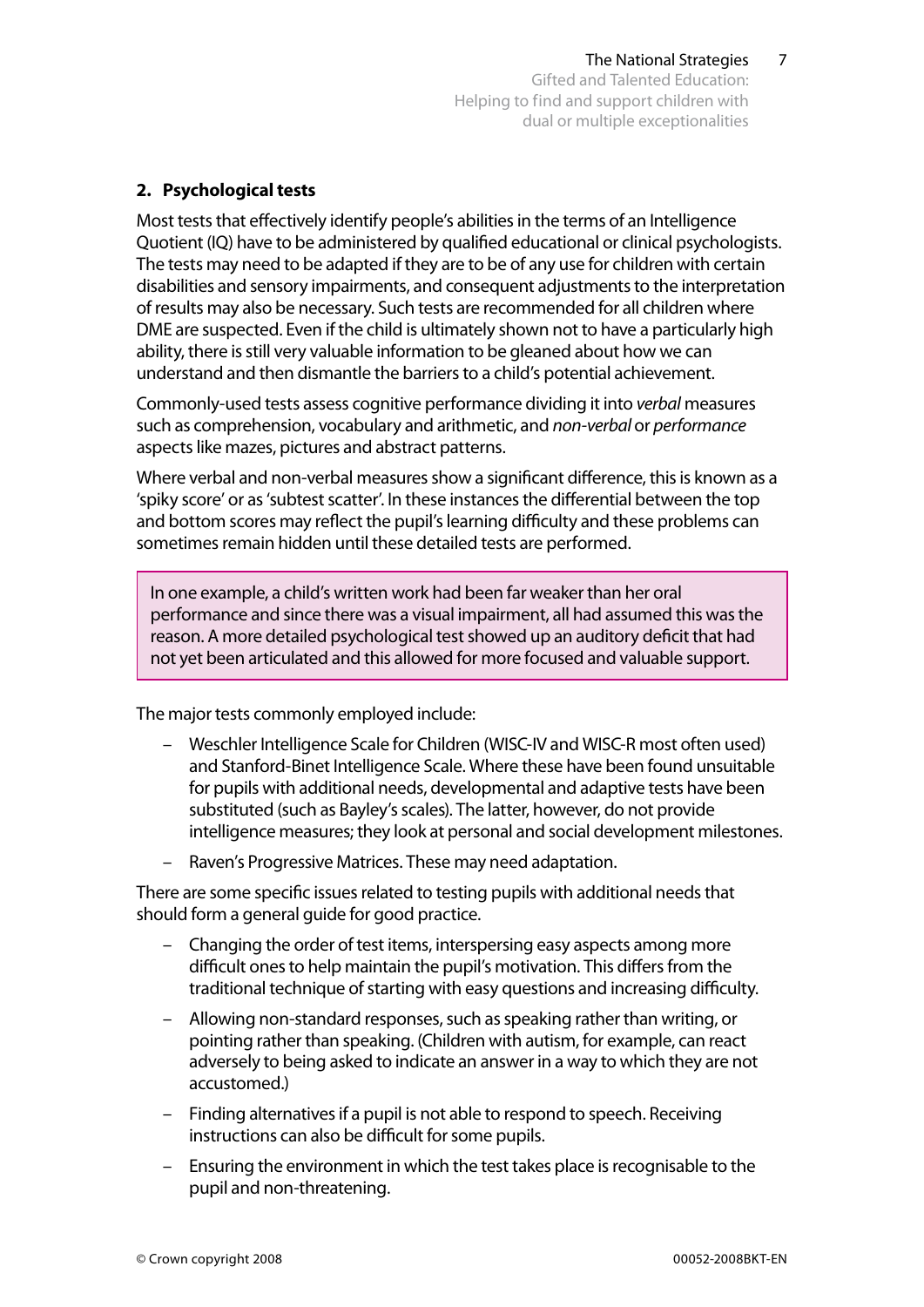> Gifted and Talented Education: Helping to find and support children with dual or multiple exceptionalities

- Allowing for the presence of a familiar carer.
- Discussing preferences with the pupil beforehand where this is appropriate.
- Taking account of the pupil's timing needs typically tests are timed, but pupils with learning problems may have a processing delay or an attention deficit and these could interfere with their true response to a question. Timing should be avoided in these cases.
- Recording reasons for apparent 'failure' of a question. For example, it should be noted when a lack of response relates to a characteristic that is associated with the additional need, but is irrelevant to the particular construct being measured.
- Explaining the test as thoroughly as possible.

It is up to the people organising and administering the tests to be sure that the results will be (as far as possible) a record of the pupil's actual ability.

### **3. Nebraska Starry Night Protocol**

Identifying the abilities of pupils with DME may require observation of particular skills. The Nebraska Starry Night Protocol provides a framework for this approach.

This protocol is different from many of the other measures for identifying abilities. Not only does it have unusual items that transcend many usual measures, but the layout of the recording sheet is designed to encourage a record of the incidence of observed behaviours or even a description. This provides quite detailed information and is much closer to evidence than tick lists.

A version of the recording sheet can be found opposite and online at: www.ncca.ie/uploadedfiles/publications/starry\_night.pdf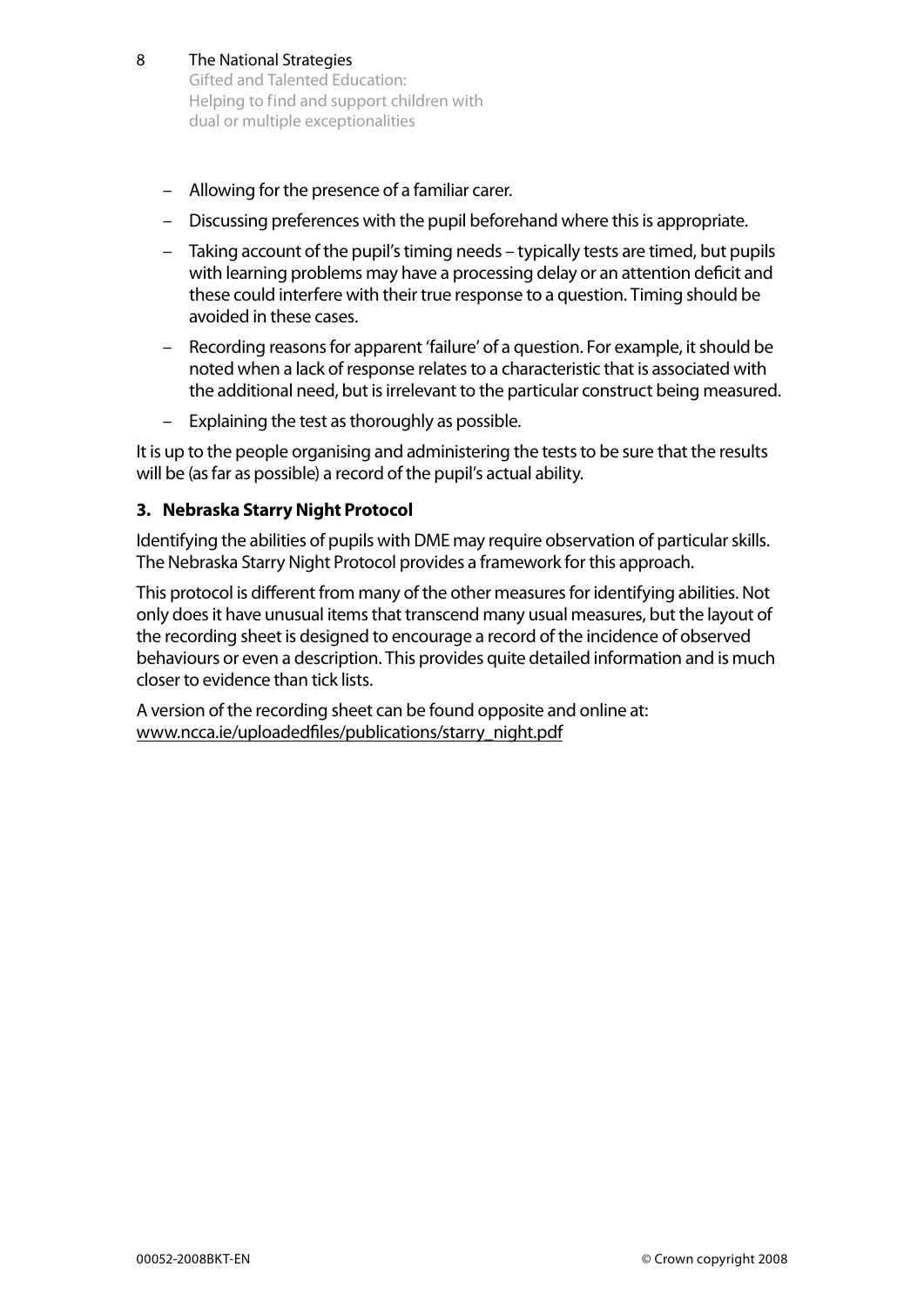The National Strategies Gifted and Talented Education: Helping to find and support children with dual or multiple exceptionalities

9

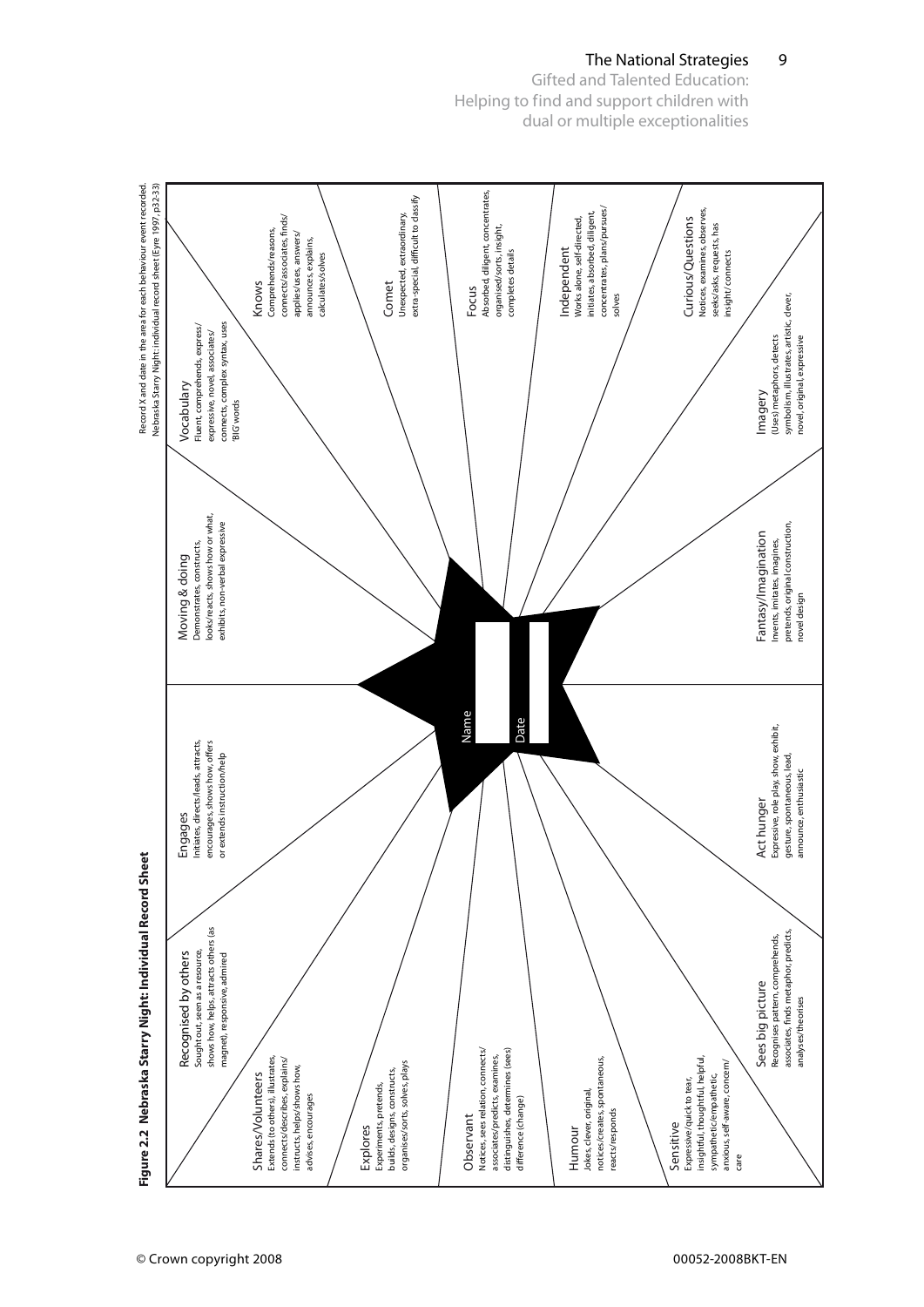Gifted and Talented Education: Helping to find and support children with dual or multiple exceptionalities

### **4. Creativity tests**

Departing from the traditional pencil and paper tests and allowing for different kinds of responses can sometimes open up more creative measures of ability. Since they are often rather subjective and difficult to grade, these tests have less recognised validity than the IQ measures already described and should not be used to replace professional diagnostic testing. However, some of these more unusual approaches can allow for interesting responses and may provide a useful alternative for a pupil not able to respond to the standard pattern.

There are designed tests that measure elements of creativity such as the fluency, flexibility and originality of ideas, or the inventiveness of an approach to a problem and some have marking schedules and are available to administer in groups (for examples see the work of Ellis Paul Torrance in the 1960s and that of Klaus Urban in the 1980s).

Other examples include interesting problems and puzzles that require lateral thinking and ingenious suggestions (such as those designed by Edward de Bono and Nigel Blagg). These are designed to help develop 'thinking skills', but can be harnessed to allow able pupils an opportunity to express their ideas without needing particular conventionally-required knowledge for problem solving.

These 'creative testing tasks' can be linked to subject areas, such as: getting pupils to make use of metaphor and analogy in their communications; to use empathy in adopting the perspective of characters in history; to identify their own investigations in science and mathematics, for example.

### **5. Peer and family nominations**

One of the most obvious sources of information about children's abilities is that which comes from family and friends. Because they see that person in a wide range of settings and under many different circumstances, their knowledge is vital.

Useful information can be gathered from peers, both in or outside the school. Extracurricular staff (such as youth leaders, music teachers, etc.) should be considered allies in the group collating evidence to support a claim that a child has DME. We know that within this population high abilities are often masked by problems and a change of context can alleviate or negate the difficulty, allowing pupils to express themselves in a freer fashion.

### **6. Specialist identification**

There are some subtle links and differences between certain indicators of high ability and other concerns such as Asperger Syndrome (AS) or AD/HD. Many children with AS are highly able and gifted in particular areas. In particular, there is a tendency for talents that require high levels of order and structure balanced by low levels of social interaction. These are often rules-based, such as music, chess, art, architecture, mathematics, or individual sports.

Knowledge of these characteristics can lead to some confusion. An example would be a pupil who is very interested in one narrow topic who could be demonstrating little more than the fruits of intense reading and thinking about this area. A child with AS could display the same characteristic, but with the added issue that due to their difficulty in reading social cues they talk endlessly about this area without taking heed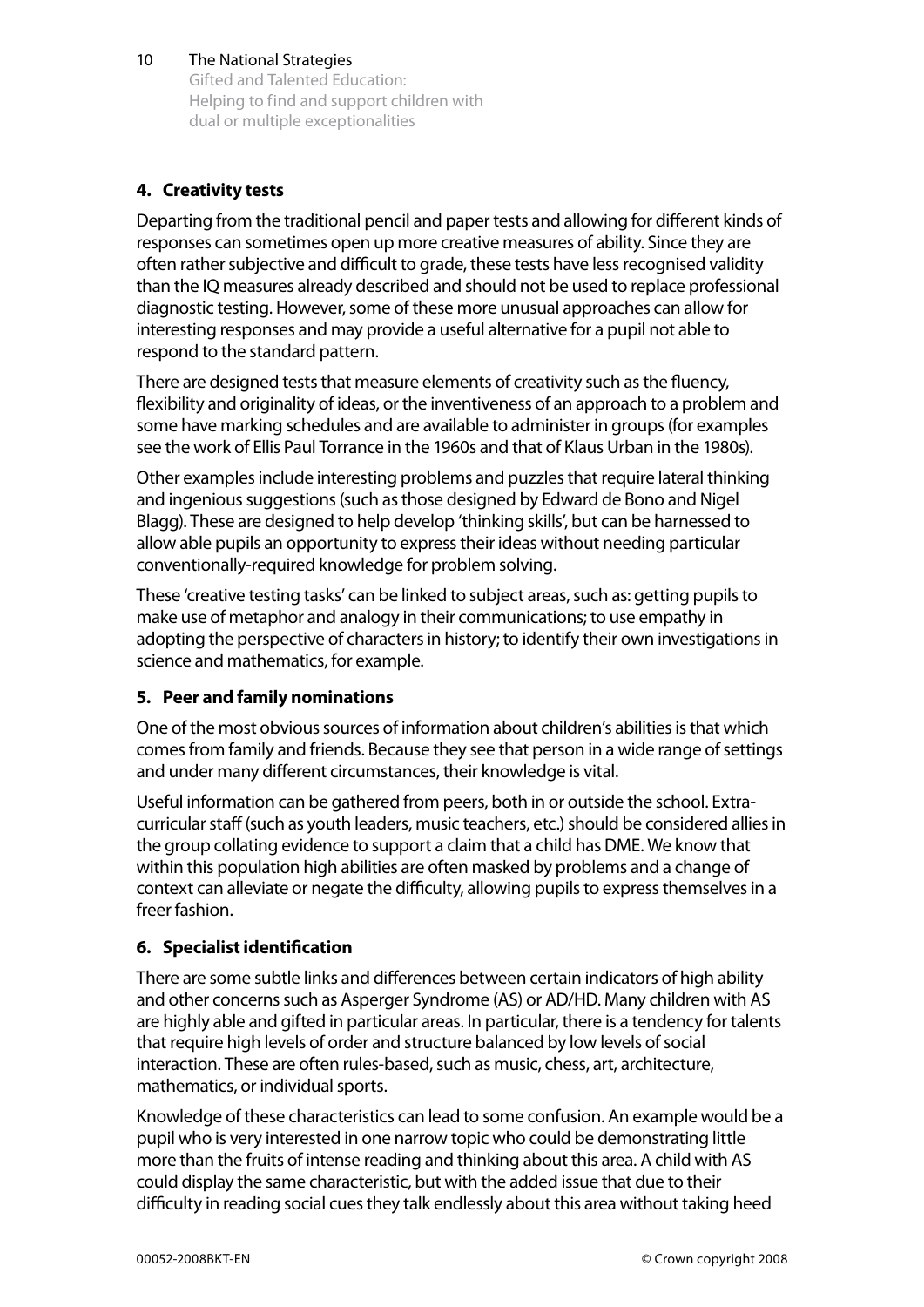of the listener's responses. The difference is subtle and misdiagnosis is relatively common. However, it is important to recognise that whilst obsessiveness about a focused area may not be a demonstration of a gift, it does demonstrate the pupil's ability to learn and apply themselves.

Making use of the expertise of specialist organisations and professionals can help avoid problems from these kinds of subtle distinctions.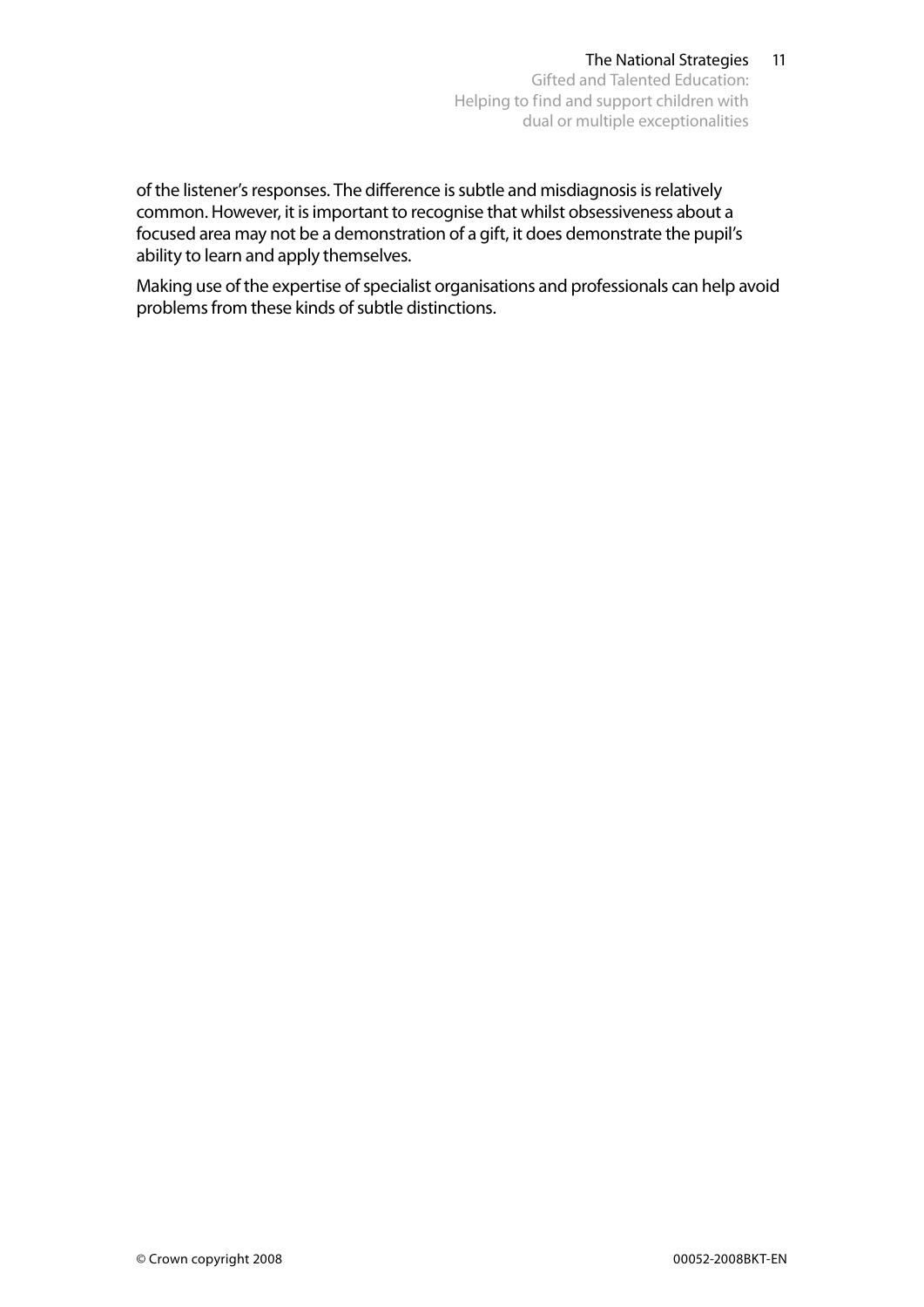Gifted and Talented Education: Helping to find and support children with dual or multiple exceptionalities

## Supporting children with DME in ordinary schools

Schools and Ofsted use the Code of Practice for Special Educational Needs four areas of difficulty which are then subdivided into different types of need.

These are consistently used when monitoring and reporting progress and filling in pupil level annual school census returns, etc.

These are

- Communication and interaction
	- including speech, language and communication needs and ASD.
- Cognition and learning
	- including specific, moderate, severe, profound learning difficulty.
- Behaviour, emotional and social development
- Sensory and/or physical needs
	- including visual impairment, hearing impairment and physical needs. To aid consistency we have inserted the relevant group in brackets after the particular type of need.

In this section generic suggestions of good practice are detailed, followed by brief guidance notes in relation to DME for each of the following:

- Hearing impairment (sensory and/or physical needs)
- Asperger Syndrome (AS) (communication and interaction)
- Mobility difficulties (sensory and/or physical needs)
- Visual impairment (sensory and/or physical needs)
- Specific learning difficulties (cognition and learning)
- Social/behavioural difficulties (behaviour, emotional and social development)
- Cognitive impairment (cognition and learning)
- Long-term illness and absence (behaviour, emotional and social development)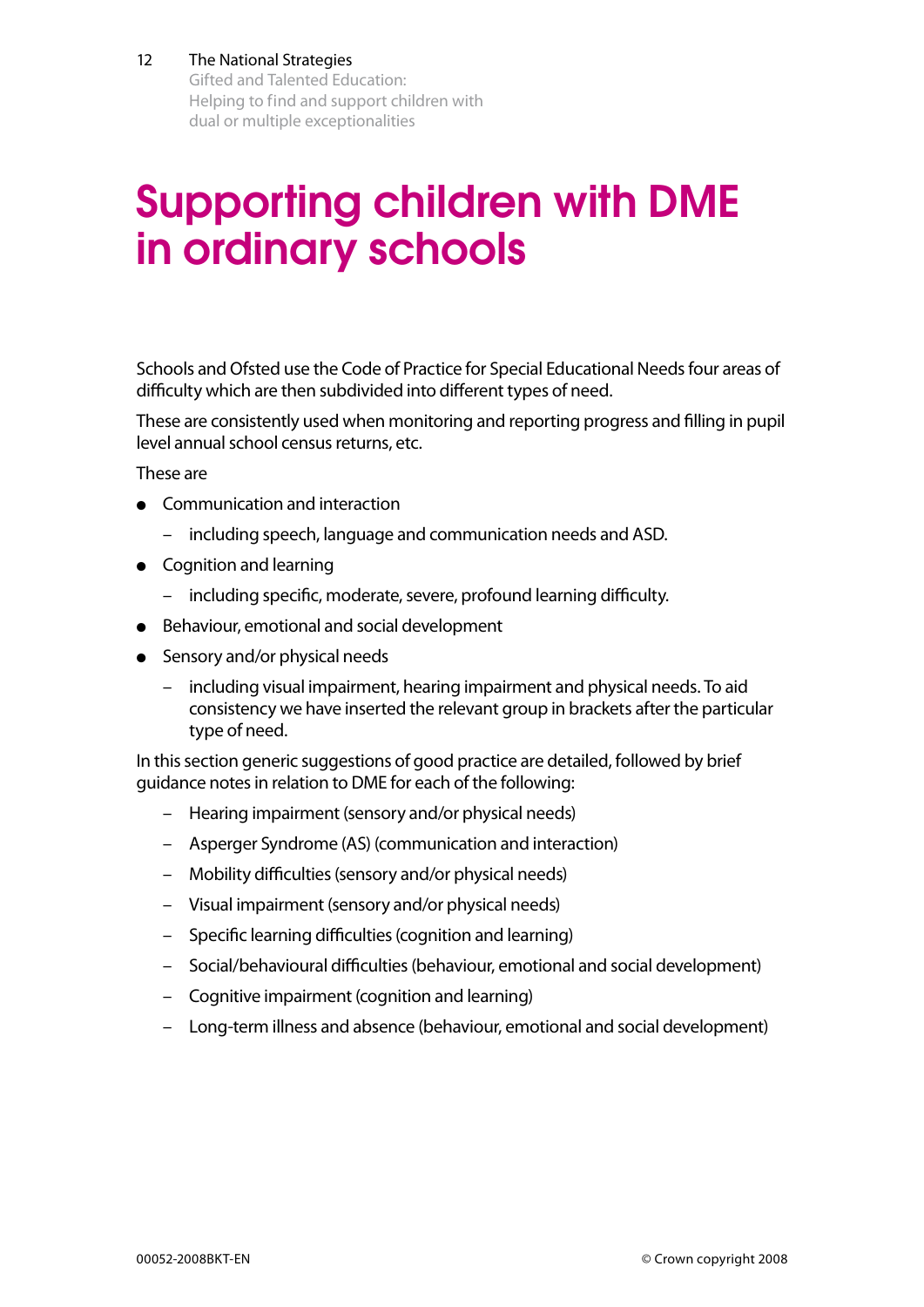Gifted and Talented Education: Helping to find and support children with dual or multiple exceptionalities

### **Good practice**

Catering for the individual by personalising learning is the key, and good practice in the classroom should include:

- matching tasks to abilities and interests;
- looking for opportunities that build on pupils' strengths, allowing them opportunities to excel;
- use of support in a targeted way to encourage learning strengths, or use more experienced and older pupils as a role model or 'buddy' where appropriate;
- allowing pupils with DME to use inventive, alternative and creative ways to record and share their learning.

### **The classroom environment**

In specially adapted environments particular efforts must be made to keep the space feeling like a place of learning (rather than a place with an emphasis on equipment). In mainstream settings the following ideas could be used to enhance the use and quality of the learning environment.

- Check that children are seated where the board and the teacher can be seen easily provide extreme clarity with material to be presented (written or otherwise).
- Determine the most appropriate heating, lighting and ventilation settings to support pupils with DME.
- Use alternate colours for alternate lines (though be aware that some colours are difficult to read on white backgrounds). This can help children keep their place if taking information from a board.
- Keep the area around the board clear of distracting materials.
- Seat children away from windows and glass doors to help minimise distractions from outside. Children with attention deficits sometimes benefit from working in individual study carrels, and group tables need to be carefully planned or even avoided if children have difficulties with social interaction.

### **Learning tasks**

Present material in a variety of ways; use visual, oral and kinaesthetic presentation modes where parents, students or other pupils help, for example, by taping written material.

Allow students to share knowledge and learning in different ways such as making poster presentations, taping reports or producing podcasts. Creating oral or written quizzes or tests is a fun way of checking learning – children really enjoy testing their friends and creating multiple alternatives to the correct answer. Children can present a wide range of ideas through class demonstrations or dramatic presentations.

Imaginative alternative learning experiences are welcomed by children with disabilities and many tasks can be constructed in ways that are not dependent on reading or paper and pencil, such as logic games (e.g. tangrams), drawing activities (recording a story as a cartoon strip), movement tasks and puzzles.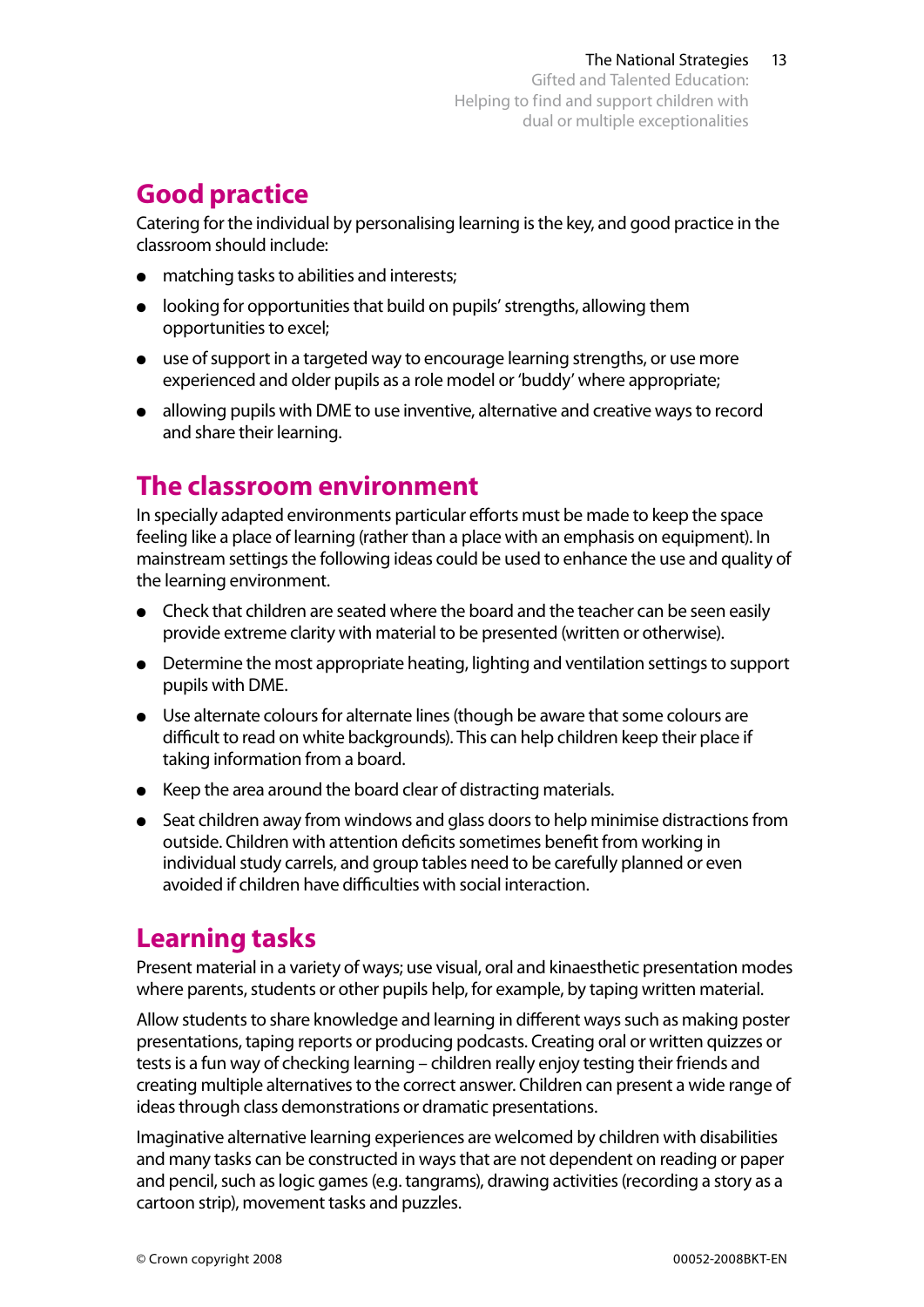> Gifted and Talented Education: Helping to find and support children with dual or multiple exceptionalities

Children may need additional time for completing assignments, often longer than peers, in order to present work of good quality. It is vital to allow this where possible, for reasons of self-esteem. Pupils are working under an extra time pressure as they may read, but not understand what they are reading. They can also work inconsistently, affected more acutely by environmental distractions and other issues. Despite trying to follow prescribed advice they are often disorganised which causes further difficulties.

Some children with learning difficulties and disabilities can find that many of their tasks remain unfinished, leaving them with continual feelings of disappointment. To help with this, it is a good idea to enter into a contract with children where they are allowed additional time to complete a task, but ensure that this time is restricted and not endlessly extended. Pupils may be allowed alternative ways of presenting, but they must still have criteria demanding good quality work.

### **Hearing impairment**

Pupils are likely to have some kind of language delay. Depending on their impairment and their ability to communicate through different means, they may need speech and language therapy. Activities should allow them to interpret tasks and to present their own ideas using whichever medium they are comfortable with. Children should not be denied the use of signing if that is their preferred way of communicating. If their families and carers deem it inappropriate for them always to sign, they can be given support in other ways of communicating, but should be freed from these constraints when focusing on responses to complex tasks designed primarily to be intellectually or physically challenging.

Children should not be discouraged from pursuing interests such as music that many deem counter-intuitive considering their impairment. Hearing impaired people can usually experience music even though this experience may be different from those who have no impairment.

### **Key considerations**

- Tasks should be presented clearly.
- Allow flexibility both in the type of response and in the way the response is presented.
- Pupil's attention and understanding should be monitored frequently.
- Maintain a good lesson pace.
- Visualise the learning when appropriate and present materials in a variety of ways.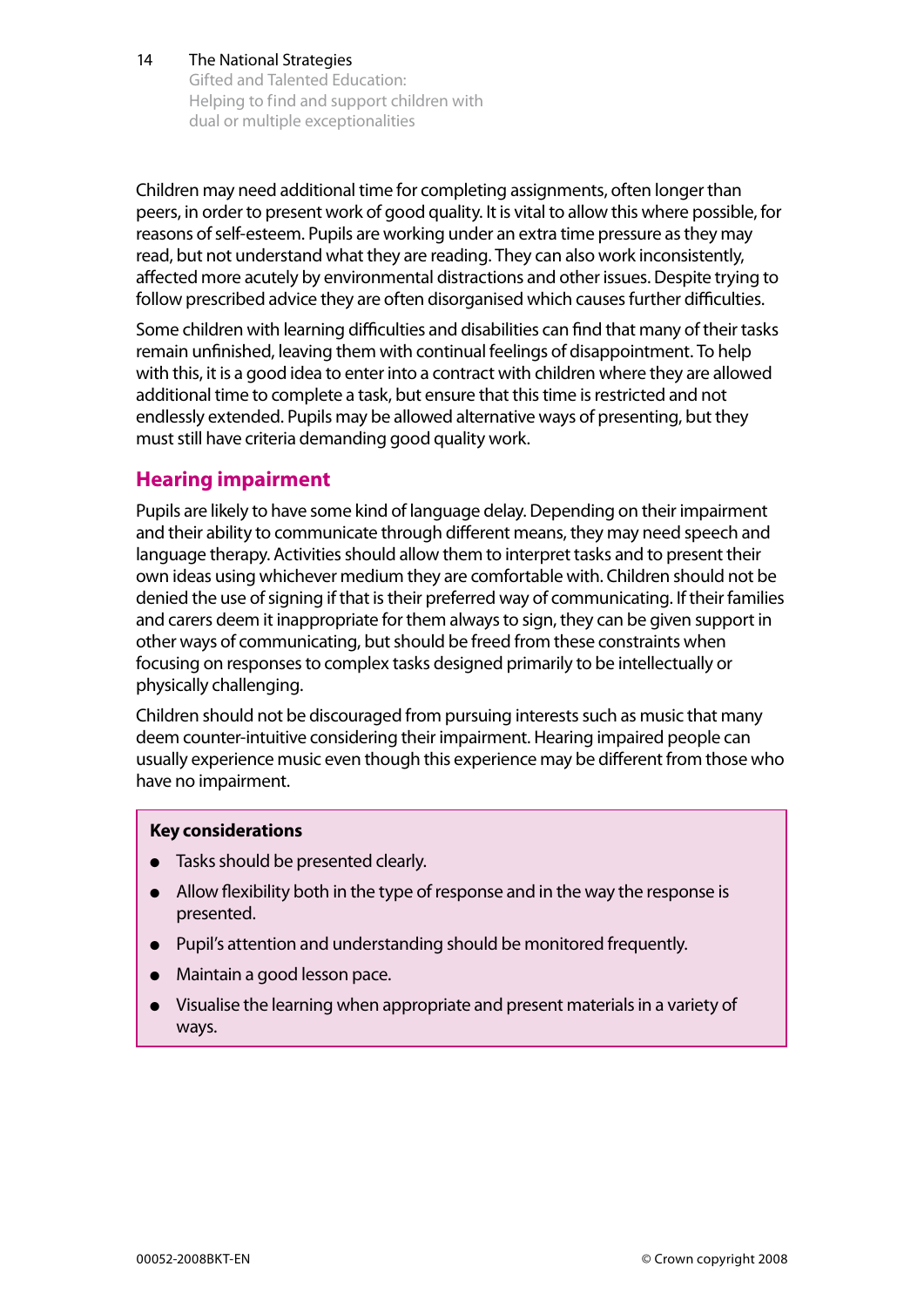Case Study: Sam\*, 19 years old, studying environmental science at university.

Sam is deaf and attended a special school.

A barrier to achievement for me is not being able to follow the conversation if I'm in a large group. This was not too much of a barrier at my old school as debates were organised so that only one person was able to speak at a time but at other locations this does not happen... I kept motivated through ideas of where I want to be in ten years time. I want to get a new experience and perspective on the world, having to come from an 'all deaf environment' into the hearing environment.

I attended a special school since the age of 11. It was excellent, but as we got older we were much more restricted in what we were able to do (including when we got into the sixth form) due to misinformation about the nature of our needs. However, the help and support we got from these staff when we wanted it was really good. I managed to achieve eight half GCSEs, two A-levels, and a BTEC level 3 (equivalent to A-level).

Messages to pupils: Ask for help when you want it; if you don't ask you don't get it as staff don't know much about what you need. For those in mainstream school this is much more important (as I discovered on a day I spent in a mainstream school while trying to fight my LEA for funding for so I could go to the sixth form at my school).

French GCSE was the most difficult for me as it is much harder to understand due to my deafness. The pronunciation of the various words was hard. We had to do it at our school but a lot of people did not want to, so it caused a few problems every now and again. Geography was my favourite subject.

However, I found it very difficult to cope with when people spoke very slowly and made me feel as though I wasn't clever. Speaking in this way also made the lessons slower and more tedious.

When there was constant and clear communication with me and other deaf pupils our time at school was much more successful.

*\* The name in this case study has been changed*

### **AS**

Support for able children with AS should follow their interests even where these are rather narrow and seem unusual. Ways to broaden out their interests should be pursued simultaneously, but not forced on pupils. Putting children in touch with experts in their preferred (or closely related) areas is generally a rewarding strategy as shared interests transcend all sorts of social boundaries such as class, gender, ethnicity and age.

Challenge should be pursued even where the development of one particular area seems to be very lopsided. People with AS can be very single-minded and this can actually help them achieve which in turn can lead to improved social inclusion. This is generally a better route than trying to deny an interest and force social inclusion too soon. Social skills need to be explicitly taught and modelled. Utilising a pupil's interests and areas of motivation can be the way in to this explicit teaching and modelling. This needs careful and sensitive planning to ensure the pupil's self-esteem is increased.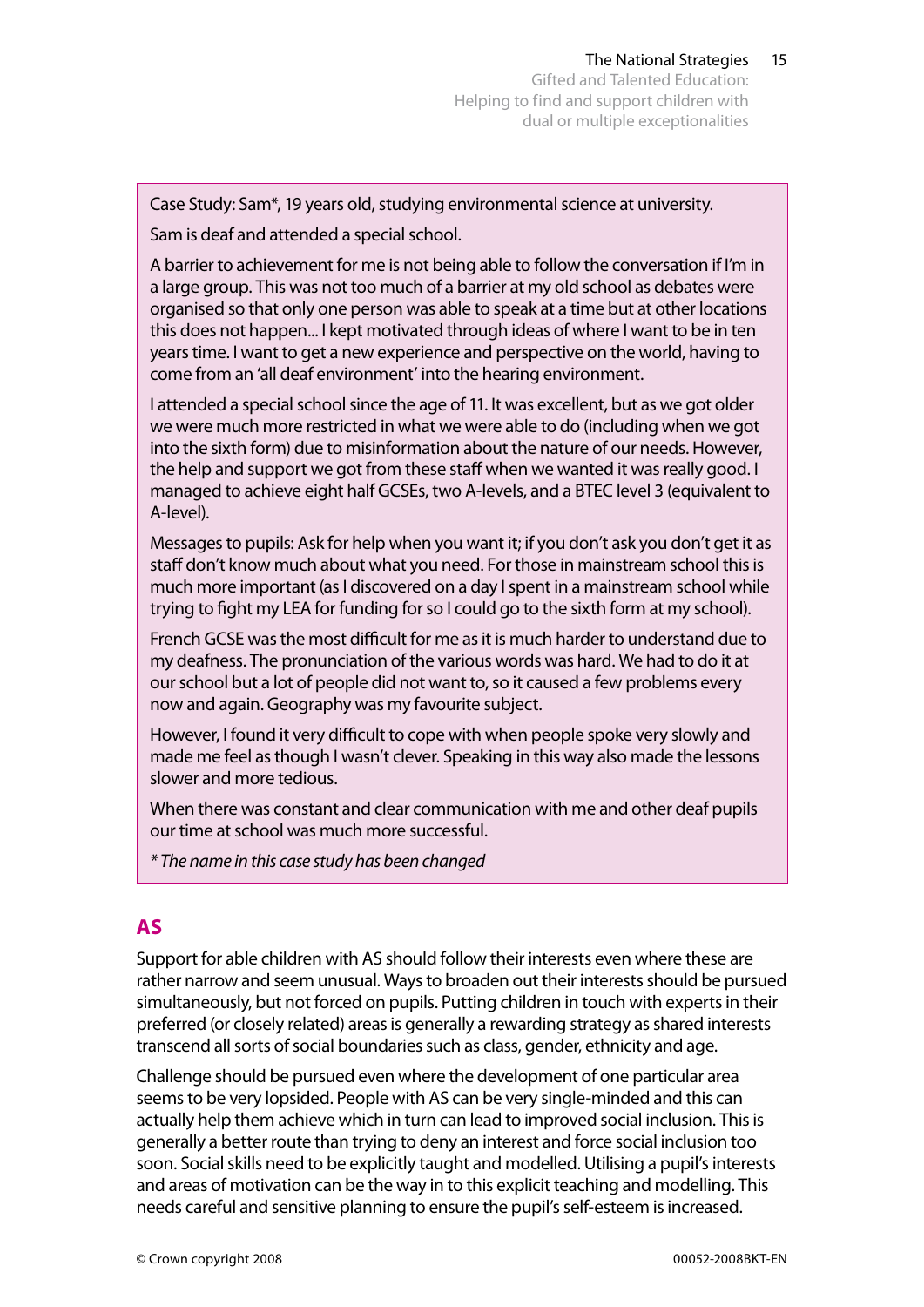16 The National Strategies Gifted and Talented Education: Helping to find and support children with dual or multiple exceptionalities

Children with AS can be very upset by changes in routine and this should be respected wherever possible. As trust builds, small changes can be introduced. Physical aspects such as 'fussy' eating and intolerance of extreme brightness or loudness are usually genuine issues that should not be ignored by staff.

### **Key considerations**

- Follow the child's interests.
- Take physical concerns seriously.
- Keep explanations succinct and relevant.
- Use visual cues if appropriate.

Case Study: Joshua\* , 17 years old, studying A-levels.

Joshua has AS and attended an independent school.

It has been hard for Joshua to make lasting friendships at primary and early secondary school and his relationships with staff and students have sometimes had a negative effect on his ability to complete work effectively: 'I was always in trouble for shouting out when I was in Year 7 and sometimes I would get the answer before the question was finished. If I know an answer I am going to say it of course, but the teachers didn't really like it much'.

Joshua's main abilities in school were in the mathematical arena, but he had always also been interested in science fiction and film. Through a combination of teacher and family support, he was encouraged to take up chess and also to contribute film reviews to school-based publications and on the Internet. These avenues proved less stressful ways of building relationships and through exploring his writing of short reviews, it became clear that he was also very able and knowledgeable in history. Through combining this with his mathematics, he is now a promising economics student with an unconditional place at a highly-regarded university. He credits some of his success to the attention paid by the people around him to his personal interests.

He was also offered sports opportunities to help improve his coordination and found that fencing was an exciting way to build his physical strength and abilities without being in a team game situation. Although there are teams in fencing, the matches are one-on-one; an easier option for him.

Joshua recognises that: 'You need someone to take an interest in you and then you can say what you like doing. That way they can make provision for it and you can find people who are interested in the same things that you are, which is much better than just the random people in your class who might not *understand* you'.

\* The name in this case study has been changed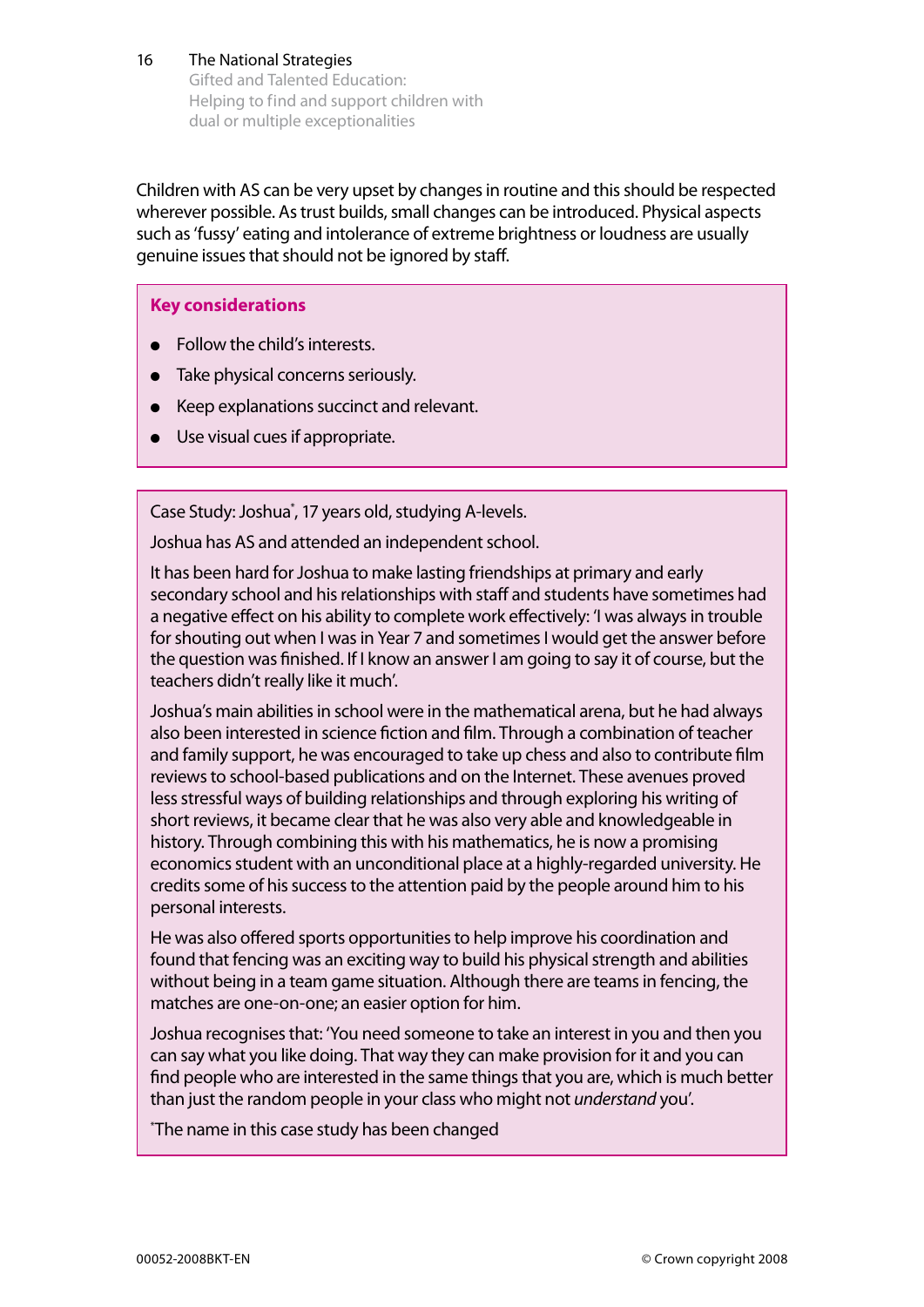### **Mobility difficulties**

Depending on whether these are part of a cluster of difficulties, most people with mobility issues can be afforded a great deal of independence through harnessing useful technologies. The Disability Discrimination Act (DDA) requires that 'reasonable adjustments' are made and once these requirements have been met, children with mobility issues only are often very easily integrated into general learning tasks.

### **Key considerations**

- Remove physical constraints to participation.
- Allow non-standard responses to tasks.
- Consult with pupil on preferred learning style.
- Provide alternative means of recording learning and progress.

### **Visual impairment**

Visually impaired people often report that their biggest barrier to learning is the attitudes of others. Because most people are sighted and take in the majority of their information using visual information, it is very difficult to imagine a life where this route to learning is denied. As a result of this issue, combined with safety concerns that may be misplaced, there are more restrictions placed on participation for visually impaired children than those with other impairments.

In general, there is a fairly low incidence of total blindness. Children with visual impairments can usually have some access to visual cues that can be harnessed to help with learning. This does not mean they will be able to read standard-sized texts, but sometimes moving images or shades of colour can help with learning. Access to Braille and to technologies that vocalise text will allow children to experience a wider world of ideas, but taking the focus away from the written word can be a liberating experience.

### **Key considerations**

- Allow for participation in a wide range of activities.
- Allow opportunities for collaborative learning.
- Use a range of techniques to enable effective communication.

### **Specific learning difficulties**

Dyslexia is an umbrella term for a range of difficulties generally affecting the processing of visual and auditory information. It may encompass difficulties with spelling (dysorthographia), handwriting (dysgraphia) and manipulation of numbers (dyscalculia). Some categorisations of dyslexia even incorporate spatial difficulties (dyspraxia) and so it is vital for careful diagnosis of difficulties to be undertaken if support is to be appropriate.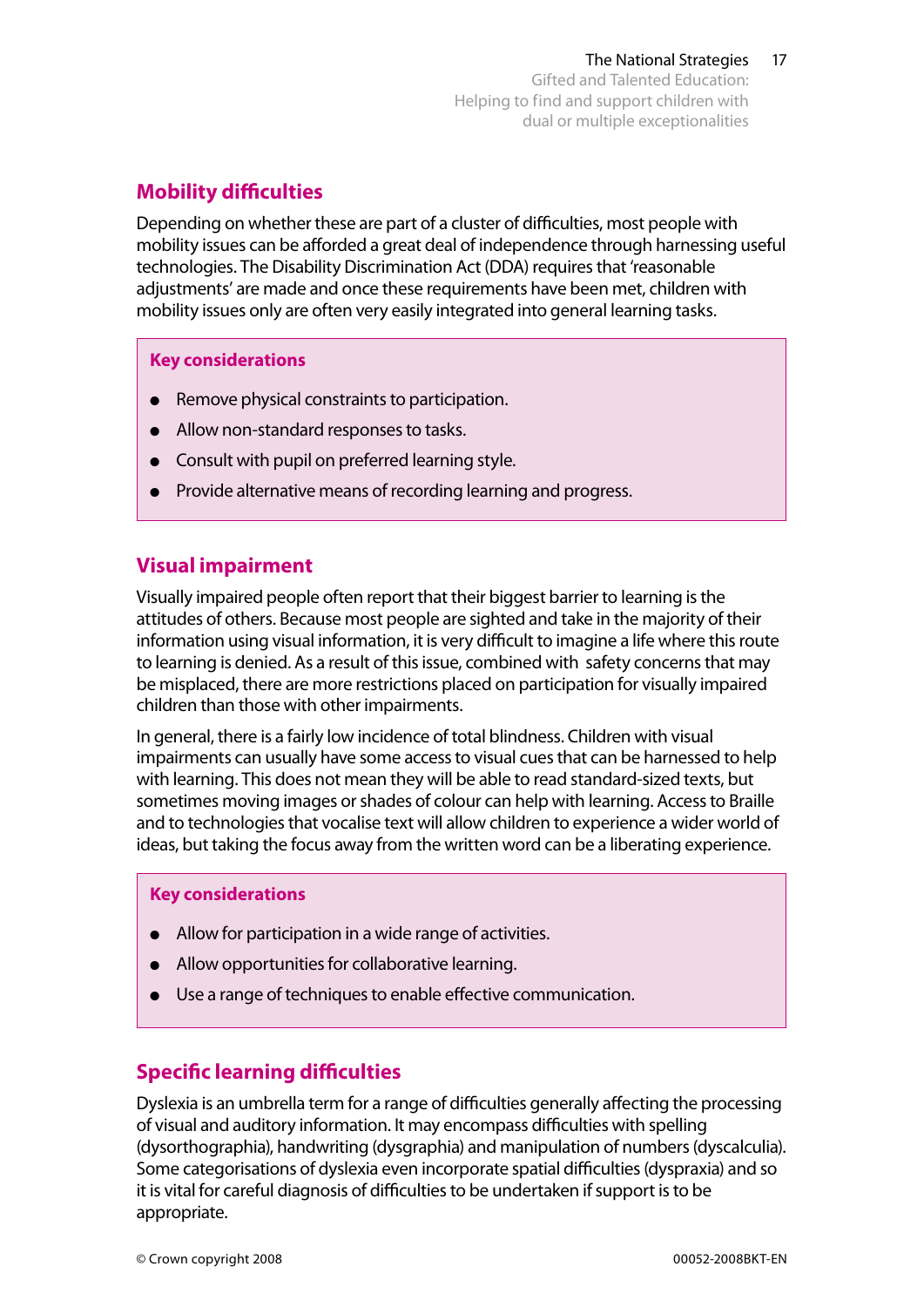18 The National Strategies Gifted and Talented Education: Helping to find and support children with dual or multiple exceptionalities

The most common issues in schools are to do with reading and writing. Use of a cursive handwriting scheme and access to laptops can really help in such cases.

### **Key considerations**

- Encourage different ways to record ideas.
- Ensure support for additional needs does not preclude participation in subjects or events which enable expression of gifts and talents.

### **Social/behavioural difficulties**

All teachers are likely to come across children with some kind of attention deficit and probably a degree of hyperactivity (AD/HD). People with AD/HD are characterised by impulsivity, inattention and hyperactivity.

Because of their inconsistent attention, children with AD/HD are generally inefficient learners and need clearly structured tasks, often divided into smaller parts if they are to complete what is required. It is also possible that pupils work better if they have more than one activity to complete at a time, allowing them to switch and swap according to their interests. Able children sometimes find that they can more easily complete tasks in this way as they can move to something worthwhile as a kind of break, rather than staring at a task unable to think what to do next.

### **Key considerations**

- Break tasks down into manageable components.
- Allow pupils to work on more than one task simultaneously.

### **Cognitive impairment**

 There are children who are very able in certain fields despite having some type of cognitive impairment. It is likely that the talent will be in a sphere that does not focus on the intellect, but this is not always the case.

An open attitude and provision of a variety of opportunities are the key elements in ensuring effective provision for pupils with cognitive impairment. Pupils may also have other disabilities or difficulties such as mobility problems or language delay. When testing cognitive ability, particular attention should be paid to excluding these difficulties as reasons for failing aspects of the assessment, so they do not mask actual potential.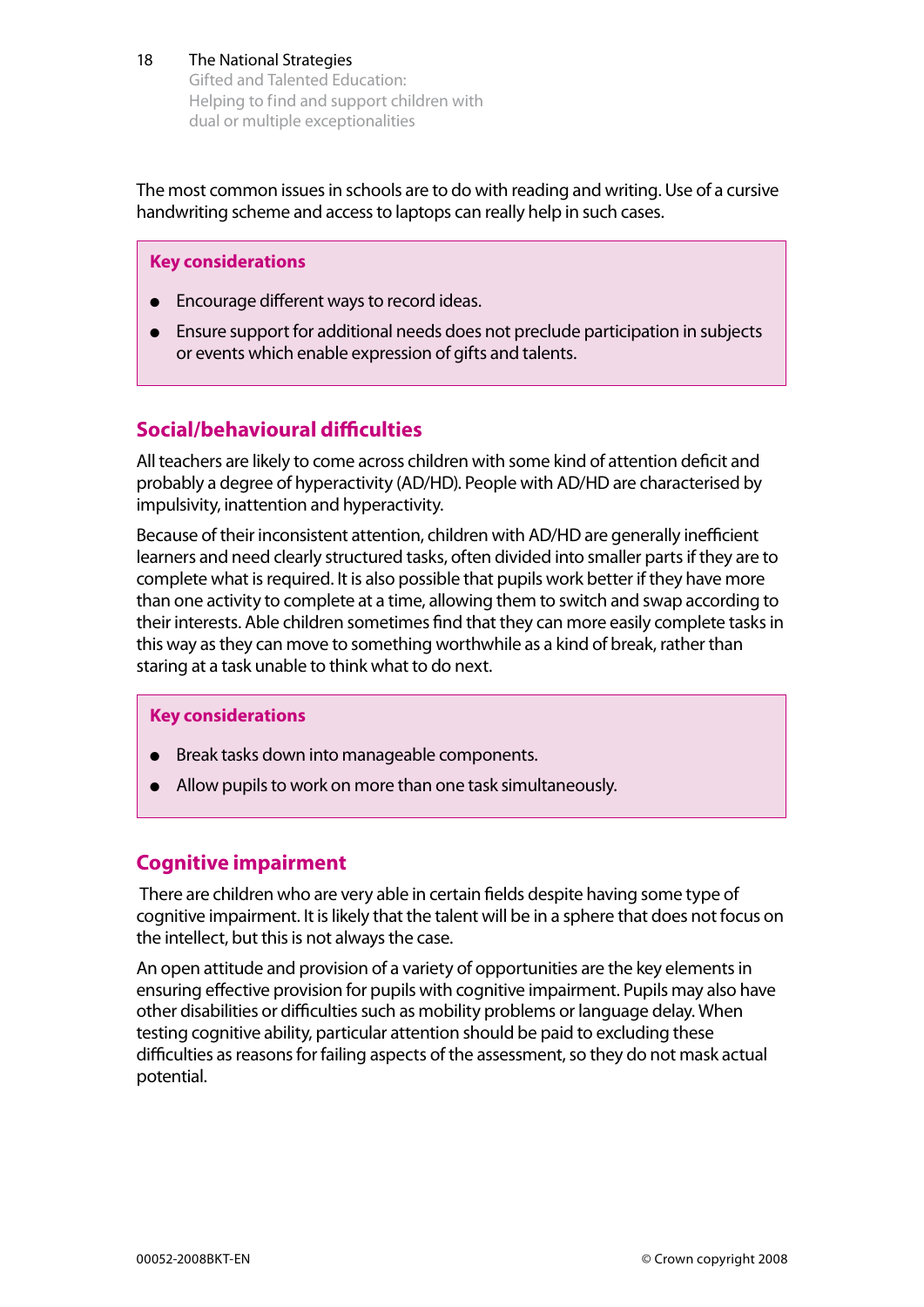Gifted and Talented Education: Helping to find and support children with dual or multiple exceptionalities

### **Key considerations**

- Ensure access to a range of opportunities.
- Have high expectations.

Case Study: Donna\* , 24 years old, studying performing arts at university.

Donna has Down Syndrome and attended a mainstream school.

The main difficulties for me are that other people don't understand and they treat me differently. The problem is that they are really too nice. What I mean is at work and university people tease each other and joke around. I am not part of the normal banter which means they are treating me differently. They don't trust me to do things on my own and offer too much help. I aimed for success, trying to be myself, to know myself the way I am. I don't need help; just some trust and support. My mum has been brilliant and my sisters too and all my helpers, Mrs Bartlett*\** in particular. My role models are Hilary Duff and Shane West who are both successful actor/singers.

Thinking about school: I liked getting to know the teachers and hanging out with my helpers – actually now I think about it, is that a good or a bad thing?! I did have a helper by my side all the time at school which was good. My proudest moment was getting my drama GCSE. Sometimes I did get bullied, laughed at and called names. It offended me. Some teachers bullied me too, but it wasn't their fault; they didn't mean to, they just didn't understand.

My suggestions to help other people with Down Syndrome are that teachers should let people be themselves and listen to them. They should let them come up with their own ideas and get to know how they feel about things. Parents should encourage their children to stay in mainstream schools even though it can be hard. For me it has allowed me to get my GCSEs and I have a shared experience of school that I can talk about with my friends. In a special school you are Down Syndrome first and a pupil second and people will treat you differently. I don't think special schools are as much fun as mainstream schools.

My message to school pupils with Down Syndrome is to stand up for yourself and believe in yourself.

*\* The names in this case study have been changed*

### **Long-term illness and absence**

Where there is much absence, children are likely to make less than expected progress. Since time is of the essence, compacting the curriculum is a useful strategy. Pupils may have time to work independently, and be able to use a computer and read or write, but they may not be well and will perform at a lower level than if they were fully healthy.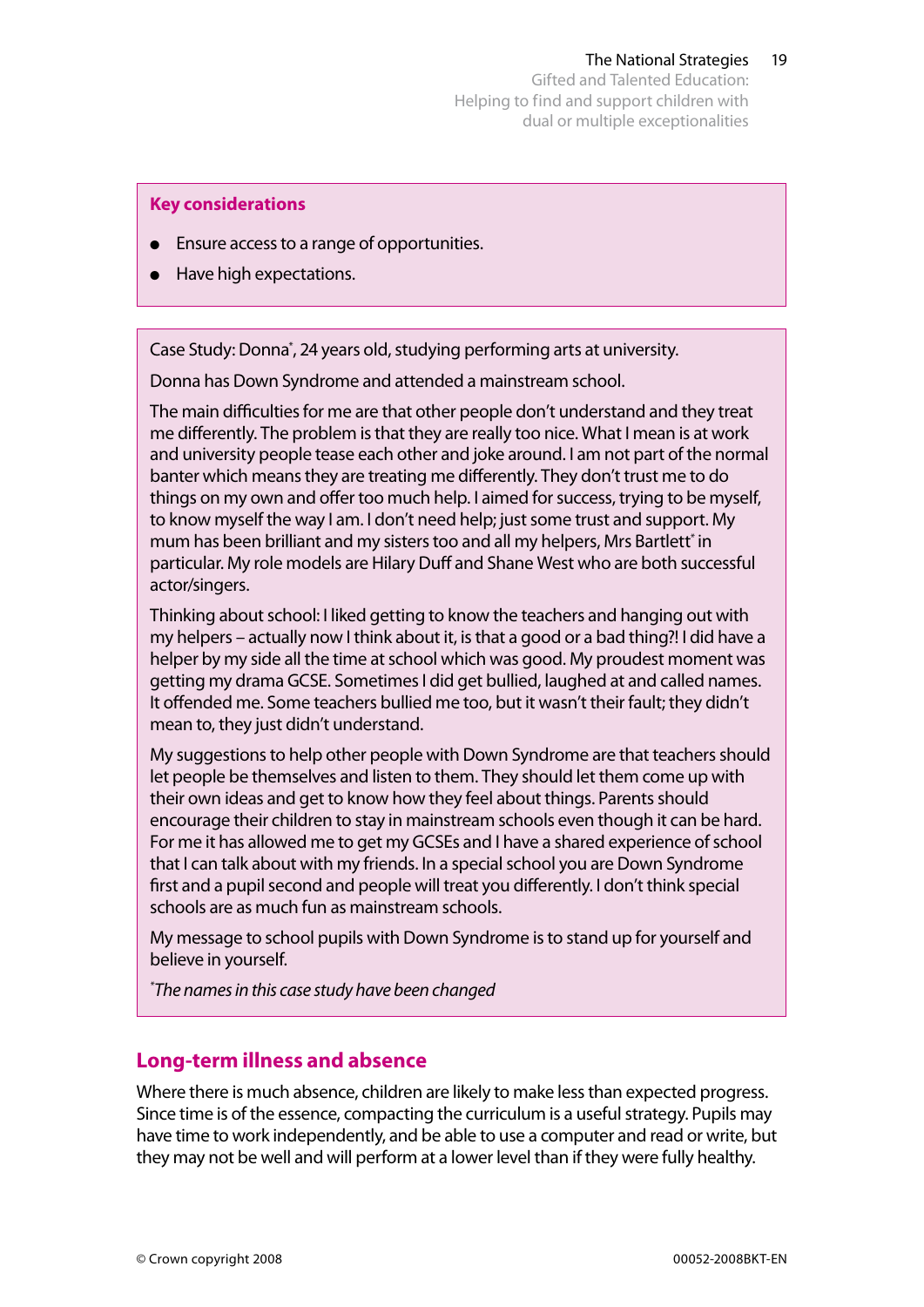20 The National Strategies Gifted and Talented Education: Helping to find and support children with dual or multiple exceptionalities

The experience of living with illness and coping with hospital stays and medical regimes must also be taken into account. This is a real part of some children's daily lives and can affect their attitude to themselves as well as their ability to sustain friendships and be a real part of the school community.

### **Key considerations**

- Support in catching up.
- Compact the curriculum where appropriate.

### **In general**

For all DME pupils you should:

- identify learning strengths;
- involve them in all aspects of learning;
- have high expectations;
- consider their needs in all aspects of school life;
- work with them and their parents and carers to overcome potential barriers.

Details of a range of support organisations for people with particular needs are to be found in Appendix 1.

These key points have emerged from information gathered from some of these support organisations.

- There is considerable underachievement among this group of pupils.
- Pupils with DME benefit from a focus on ability rather than continual focus on additional needs.
- Pupils with DME are not a homogeneous group.
- It is not possible to meet all the needs of pupils with DME without addressing their academic strengths and creating opportunities for them to express their abilities.
- Pupils with DME benefit from inclusive approaches in all aspects of school life including social, academic, cultural and physical. Adjustments might be necessary to ensure that such inclusion in the different facets of school life is possible.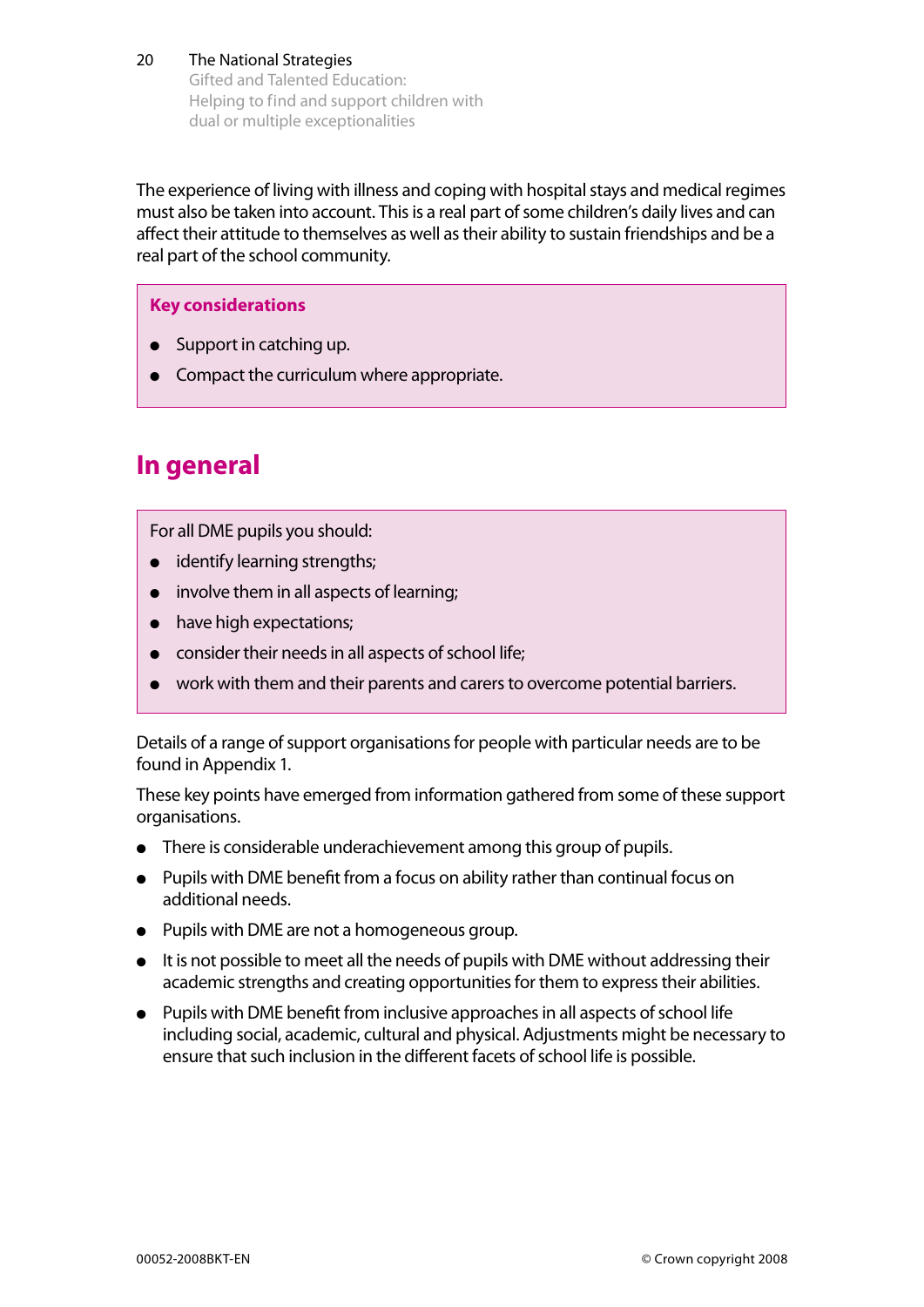Gifted and Talented Education: Helping to find and support children with dual or multiple exceptionalities

## Approaches adopted by schools

The following table appeared in *Gifted and Talented education* – *Guidance on preventing underachievement: a focus on dual or multiple exceptionality (DME)*, DfES Ref: 00061- 2007BKT-EN, 2007:6. In this section we have populated the boxes with a sample of the approaches used by schools that used the guidance to facilitate effective provision for pupils with DME.

> Detail opportunities for pupils to express learning strengths in addition to learning needs.

*The pupil's Individual Education Plan (IEP) was used to ensure the timetable detailed the opportunities for the pupil to express abilities. The timetable was 'signed' by the class or form teacher at the end of each week to ensure these opportunities were taken.*

Identify support and intervention needs.

*More emphasis on pupil voice enabled support and interventions to be targeted at the appropriate times and enabled targets to be set which provided the pupils with opportunities to demonstrate independence in their learning.*

> Identify when support and interventions take place and ensure these maximise learning opportunities.

*A support and intervention map accompanied the IEP to ensure that support for one additional need did not prevent pupils expressing skills, abilities and gifts in another lesson. For example it was found that two able mathematicians with specific learning difficulties were withdrawn from mathematics lessons to receive support with phonics.*

Map opportunities for pupils to express understanding in a variety of ways across the curriculum (do tasks predominantly require written responses?).

*Detailed provision mapping looked at the ways in which pupils were asked to record their responses in different lessons. For example pupils with writing difficulties were allowed to record responses on a CD and pupils with speech difficulties used small whiteboards to record their answers. Using the Classroom Quality Standards (CQS) provided a useful starting point for dialogue between teachers about the most effective way of meeting the learners' needs.*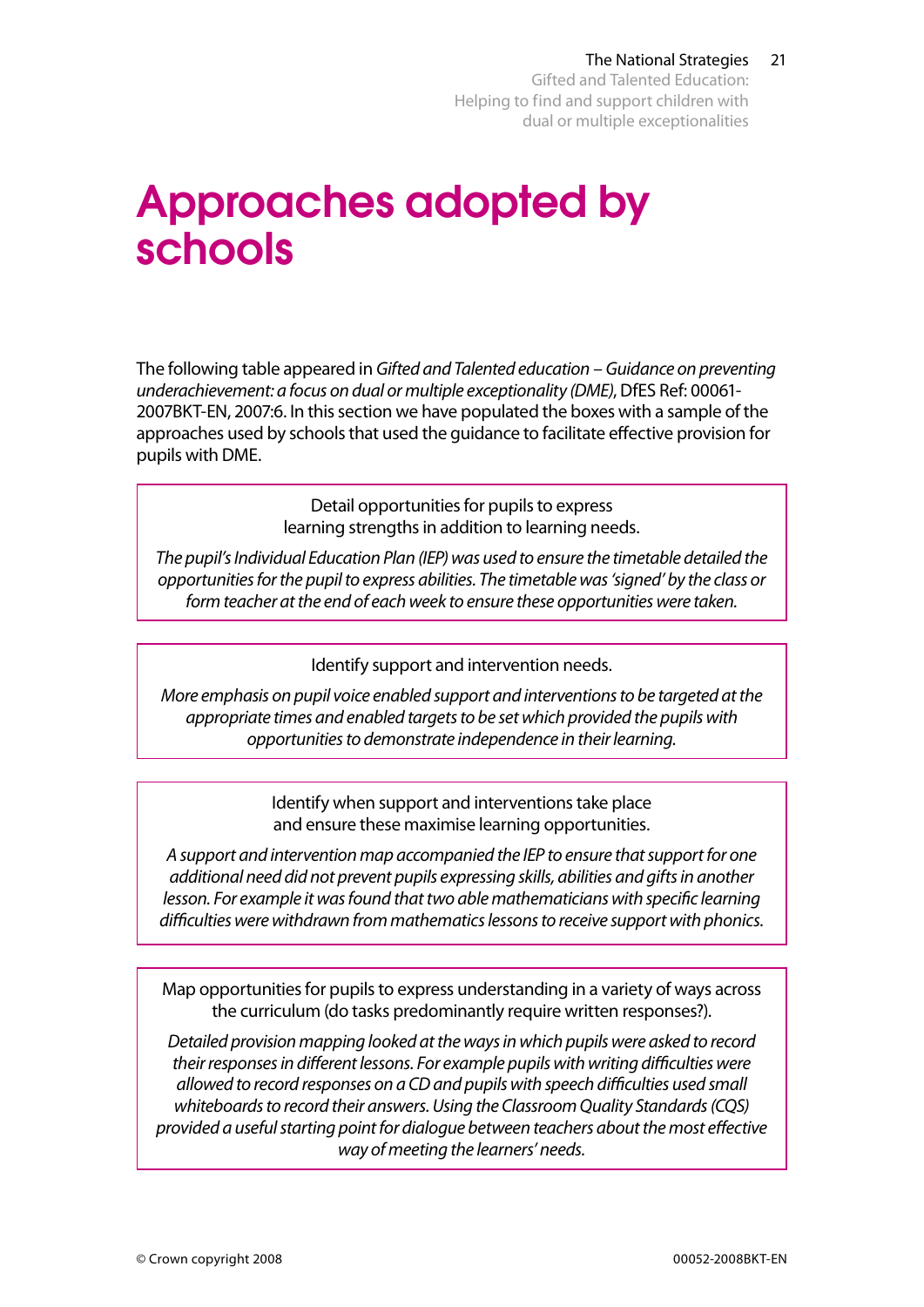Gifted and Talented Education: Helping to find and support children with dual or multiple exceptionalities

Compile register for gifted and talented pupils in the light of pupils' responses to provision, including cross-referencing with learning strengths. (Where appropriate these might be recorded on a pupil's IEP or the SEN register.)

*Detailed interviews with DME pupils were very revealing. For example, severely deaf pupils reported that the pace of lessons was slowed and concentration made more difficult when there was an over-emphasis on speaking slowly and clearly.*

*All pupil interviews now ask questions about all aspects of school life, including perceived attitudes and values of peers and staff, playtimes, academic strengths and interests, and achievements beyond the school.*

Build in opportunities when exceptional achievement can be celebrated both within the class and across the school.

*The approaches to celebrating success were reviewed to ensure that achievements in the talented or academic areas were celebrated as well as behavioural achievements and good effort.*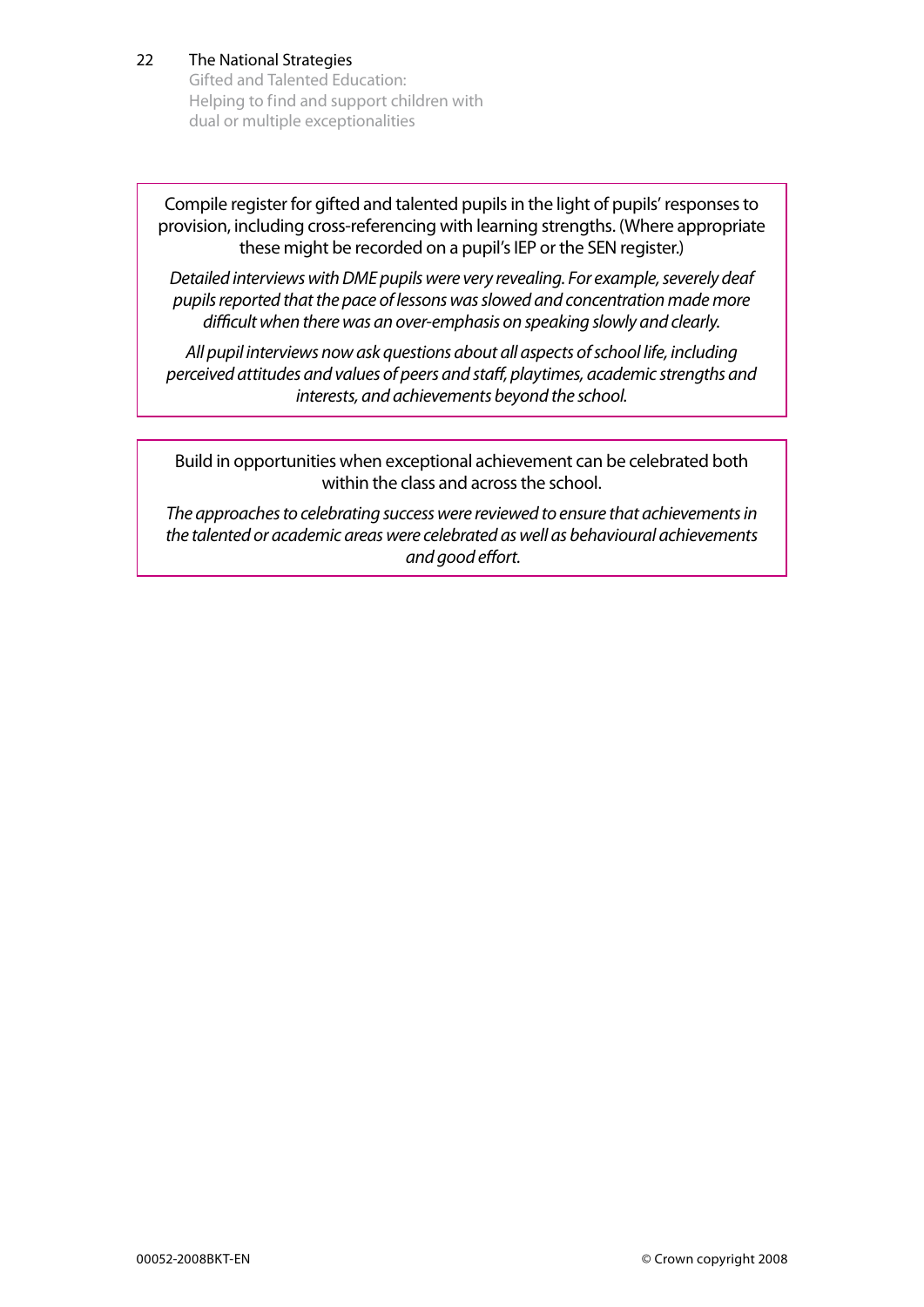Gifted and Talented Education: Helping to find and support children with dual or multiple exceptionalities

# **Conclusion**

This booklet represents the second stage in providing guidance and support for schools in meeting the needs of pupils with DME.

Support for pupils' additional needs must be balanced with the need to provide opportunities for them to achieve in a way which reflects their abilities and talents while also providing the entitlement to a personalised broad and balanced curriculum.

Pupils with any identifiable additional need should be considered as potential members of the gifted and talented population. Identification processes may need to be adapted to facilitate this. Care is needed to ensure that support given to additional needs is not counter-productive and does not mask particular gifts and talents.

The particular needs of different groups have been highlighted to enable schools to ensure full representation of all groups in the gifted and talented population of any school. All schools have gifted and talented learners.

The advent of leading teachers for gifted and talented education provides a timely opportunity for schools to engage in a professional dialogue about the needs of DME pupils.

The IQS and CQS can be effective tools in supporting this dialogue. (Appendix 3 provides an example of the considerations when using the CQS to meet the needs of pupils with DME.)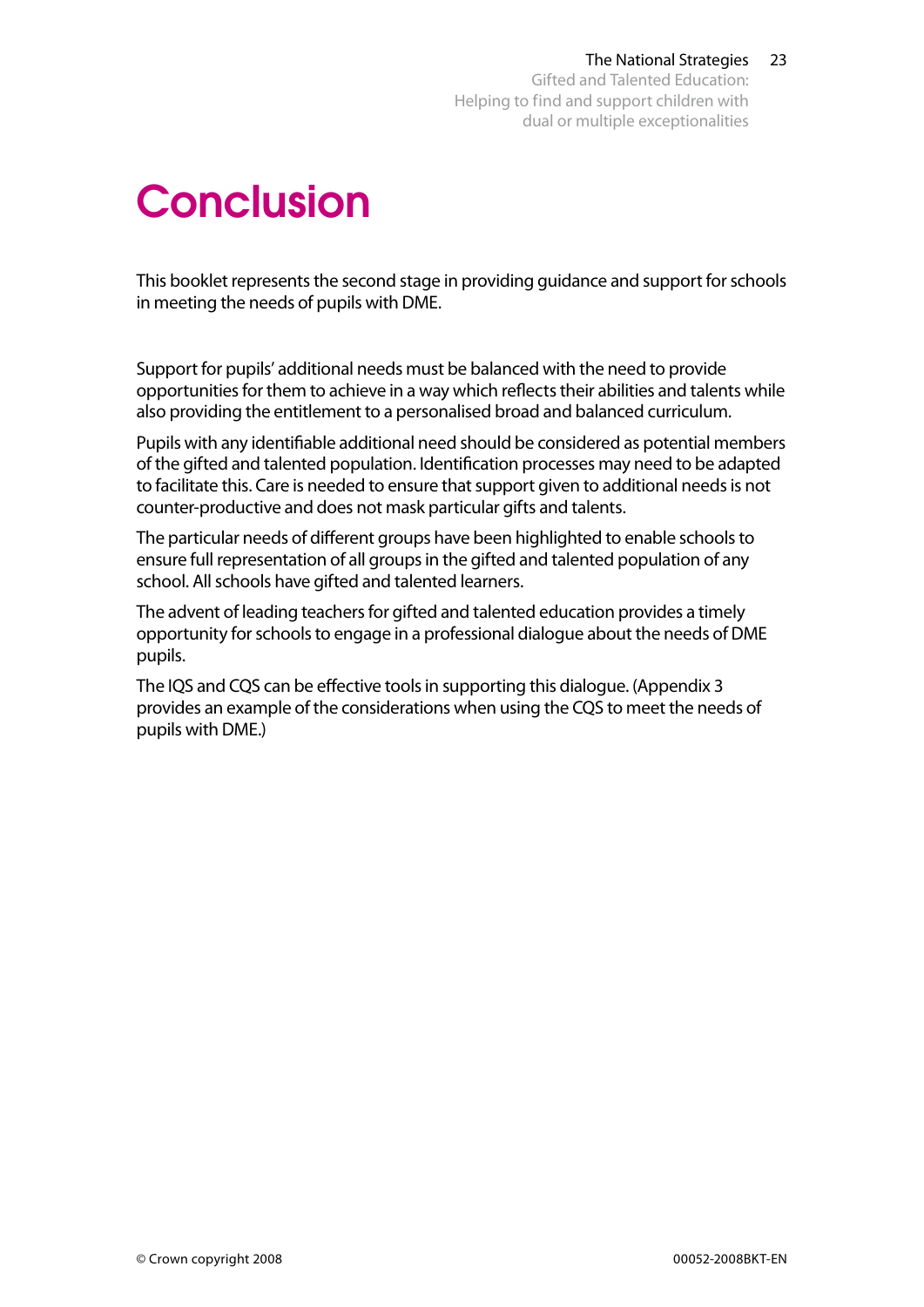Gifted and Talented Education: Helping to find and support children with dual or multiple exceptionalities

# Appendix 1

### **Support organisations**

### **Attention Deficit/Hyperactivity Disorder**

### **ADDISS**

Information and resources about Attention Deficit Hyperactivity Disorder for parents, sufferers, teachers or health professionals.

PO Box 340, Edgware, Middlesex HA8 9HL

Tel: 020 8952 2800

Fax: 020 8952 2909

email: info@addiss.co.uk

### **Hyperactive Children's Support Group (HACSG)**

HACSG is a charity offering information about children with a hyperactivity problem. Dept W, The Hyperactive Children's Support Group, 71 Whyke Lane, Chichester, West Sussex PO19 7PD

Tel: 01243 539966

### **Autism and Asperger Syndrome**

### **National Autistic Society**

Extensive information about autism and Asperger Syndrome, and support and services. Information Centre, NAS, 393 City Road, London EC1V 1NG Tel: 0845 070 4004/020 7903 3599 Fax: +44 (0)20 7833 9666 email: info@nas.org.uk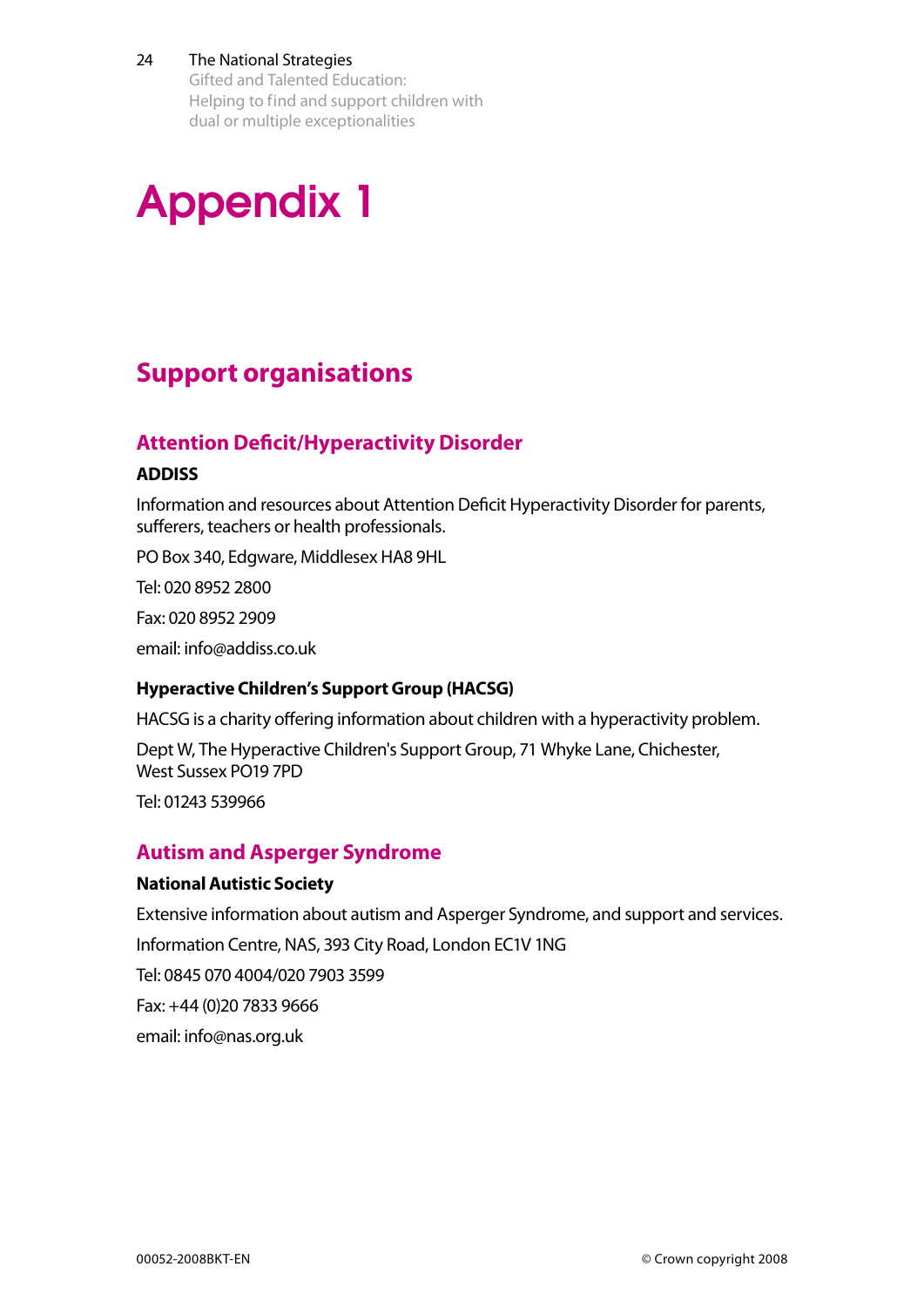Gifted and Talented Education: Helping to find and support children with dual or multiple exceptionalities

### **Speech and language issues**

### **Afasic (overcoming speech impairments)**

For children and young adults with communication impairments: working for their inclusion in society; supporting their parents and carers; and a recognised training provider for parents and professionals.

2nd Floor, 50–52 Great Sutton Street, London EC1V 0DJ

Tel: (Administration) 020 7490 9410

(Afasic helpline) 0845 3 55 55 77

Fax: 020 7251 2834

email: info@afasic.org.uk

### **I CAN (helping children communicate)**

For children with speech and language difficulties, creating a society where their special needs are recognised, understood and met, so that they have the same opportunities in life as other children.

I CAN, 8 Wakeley Street, London EC1V 7QE.

Tel: 0845 225 4071/020 7843 2510

Fax: 0845 225 4072

email: media@ican.org.uk

### **Physical disability, cerebral palsy and neuromuscular conditions**

### **Association for Spina Bifida and Hydrocephalus (ASBAH)**

ASBAH is the national organisation providing information and advice about spina bifida and hydrocephalus to individuals, families and carers.

National office, 42 Park Road, Peterborough PE1 2UQ

Tel: 01733 555988

Fax: 01733 555985

email: info@asbah.org.uk

### **HemiHelp**

Hemiplegia is a neurological condition that weakens one side of the body, and affects one child in a thousand. It is sometimes described as a form of cerebral palsy, and the effects are similar to those of a stroke. Professional members include SENCOs, teachers and educational psychologists.

HemiHelp, Camelford House, 89 Albert Embankment, London SE1 7TP

Tel: 0845 120 3713

email: support@hemihelp.org.uk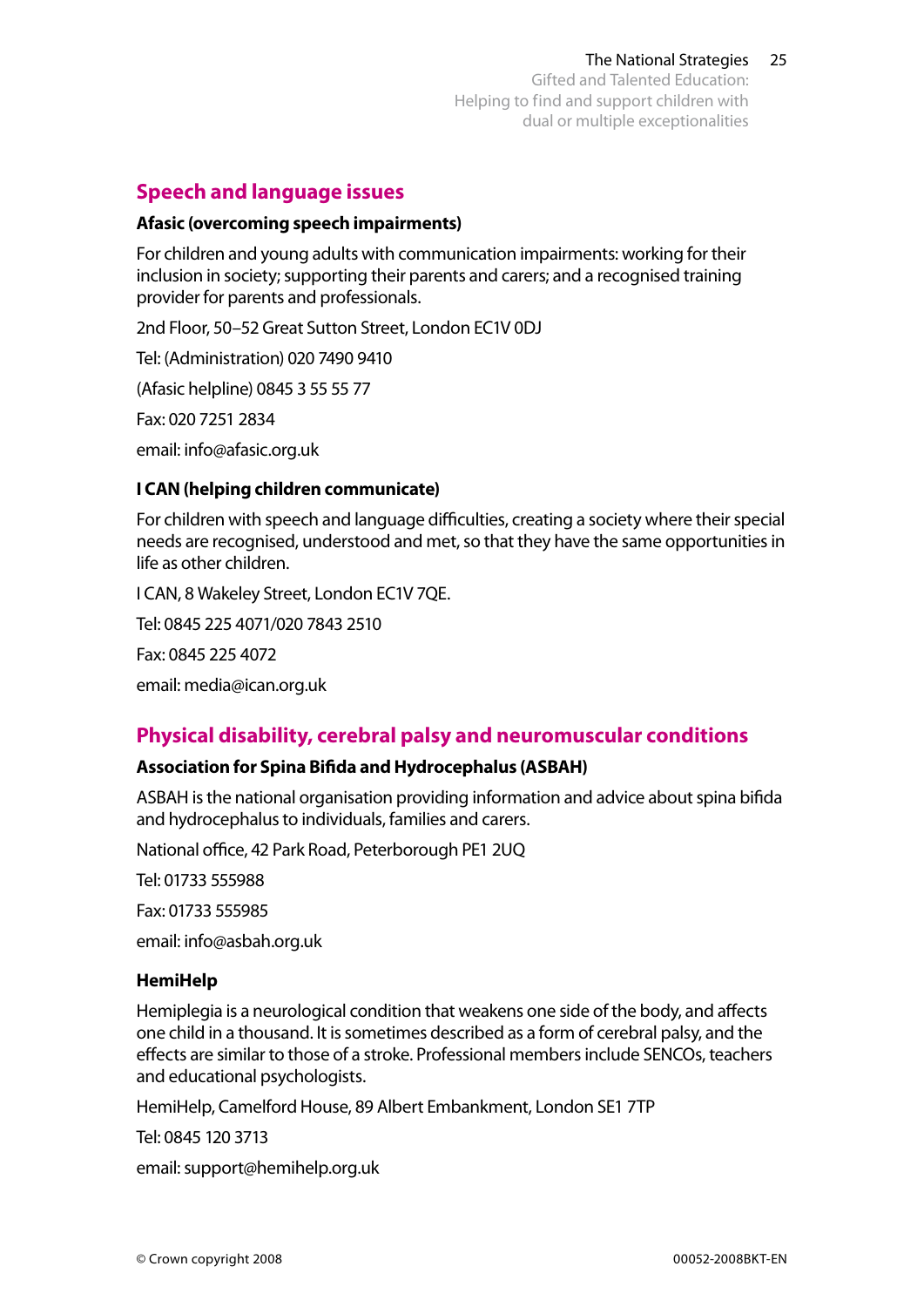Gifted and Talented Education: Helping to find and support children with dual or multiple exceptionalities

### **Muscular Dystrophy Campaign**

The Muscular Dystrophy Campaign is the only UK charity focusing on all muscular dystrophies and allied disorders.

61 Southwark Street, London SE1 0HL

Tel: 020 7803 4800

Helpline: 0800 652 6352

Fax: 020 7401 3495

email: info@muscular-dystrophy.org

### **SCOPE**

SCOPE is a disability organisation in England and Wales. It focuses on people with cerebral palsy.

6 Market Road, London N7 9PW.

Tel: 0808 800 3333

email: response@scope.org.uk.

### **Sensory Impairment**

### **British Association for Teachers of the Deaf (BATOD)**

BATOD represents the interests of teachers of hearing-impaired children and young people in the United Kingdom.

175 Dashwood Avenue, High Wycombe, Buckinghamshire HP12 3DB

email: secretary@batod.org.uk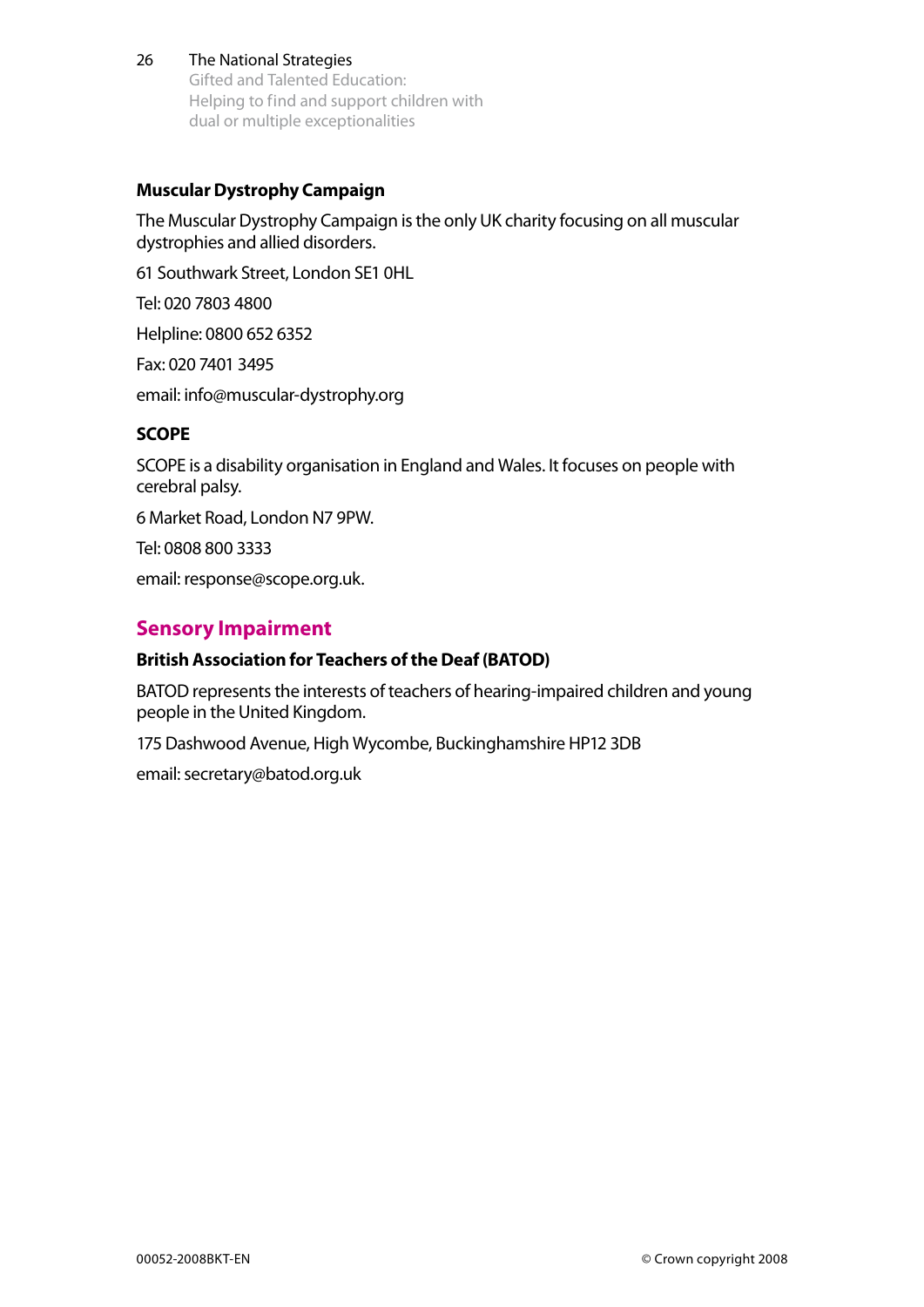Gifted and Talented Education: Helping to find and support children with dual or multiple exceptionalities

# Appendix 2

### **Questions for school self-review**

The following, with links to the IQS, suggest some questions/areas of provision and support to be explored by schools.

- **1.** To what extent do you consider your school to be engaged with the national gifted and talented strategy?
- **2.** Do you have a working/active gifted and talented register? If yes, who is on the register and what evidence do you have for these gifts and/or talents? If no, what are the issues concerning the operation of the register?
- **3.** Are you familiar with the term dual or multiple exceptionality/asynchronous development?

Consider this definition of DME:

*DME pupils are those who belong, characteristically, to both the special educational needs (SEN) and gifted and talented groups; they are highly able, but their abilities may be masked by sensory impairment, disability, a learning difficulty, long-term illness or other factor. The high ability could be in any one (or more) of a range of fields.*

- **4.** Do you feel this description could be applicable to any of the children and young people in your school?
- **5.** If yes, what is the nature of the high ability/DME you have in your school? (Include the abilities that have been identified as well as those that you feel might exist, but that have not yet been highlighted.)
- **6.** What opportunities do pupils have for expressing and exploring abilities beyond standard classroom activities? Cite any examples of enrichment, extension or acceleration opportunities.
- **7.** What kind of strategy are you using in identifying and catering for gifted and talented students in your care?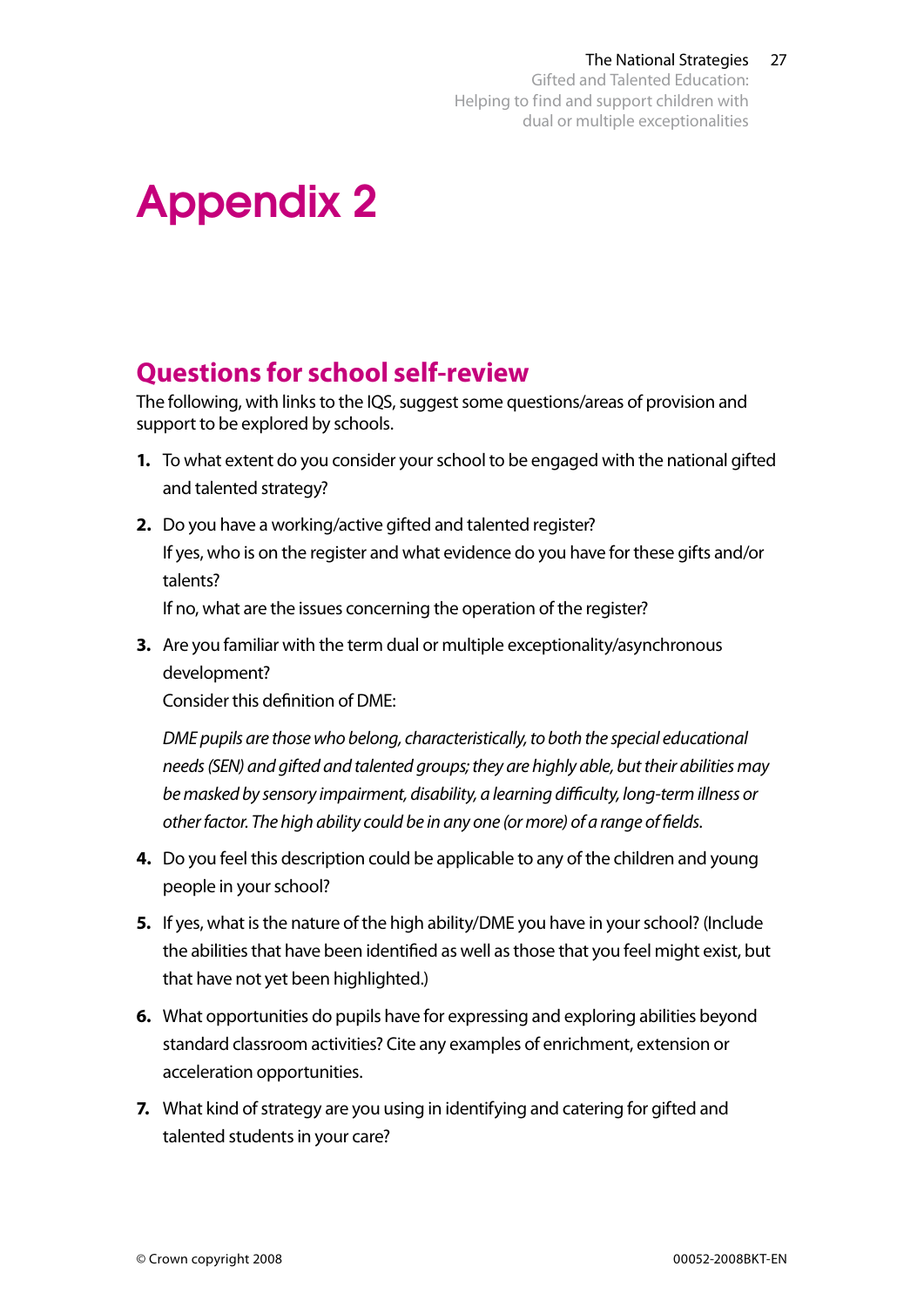- 28 The National Strategies Gifted and Talented Education: Helping to find and support children with dual or multiple exceptionalities
- **8.** Consider the IQS with the specific aspects for children with DME. Comment on particular issues that relate to your own context under the following headings.
	- a. Effective teaching and learning strategies: identification/provision/standards.
	- b. Enabling curriculum entitlement and choice.
	- c. Assessment for learning: transfer and transition/leadership/policy.
	- d. School/college organisation: ethos and pastoral care/staff development/ resources/monitoring and evaluation.
	- e. Strong partnerships beyond the school: community, families and beyond/ learning beyond the classroom.
- **9.** Please look at this model, commonly used by various schools and decide which of the steps you currently use and/or any alternatives.

| Detail opportunities for pupils to express learning strengths in addition<br>to learning needs.                                                                                                                                              |
|----------------------------------------------------------------------------------------------------------------------------------------------------------------------------------------------------------------------------------------------|
| Identify support and intervention needs.                                                                                                                                                                                                     |
| Identify when support and interventions take place and ensure these<br>maximise learning opportunities.                                                                                                                                      |
| Map opportunities for pupils to express understanding in a variety of ways across<br>the curriculum. (Do tasks predominantly require written responses?)                                                                                     |
| Compile register for gifted and talented pupils in the light of pupils' responses to<br>provision, including cross-referencing with learning strengths. (Where<br>appropriate these might be recorded on a pupil's IEP or the SEN register.) |
| Build in opportunities when exceptional achievement can<br>be celebrated both within the class and across the school.                                                                                                                        |

*Taken from Gifted and Talented Education - Guidance on preventing underachievement: a focus on dual or multiple exceptionality (DME), DfES Ref: 00061-2007BKT-EN, 2007:6.*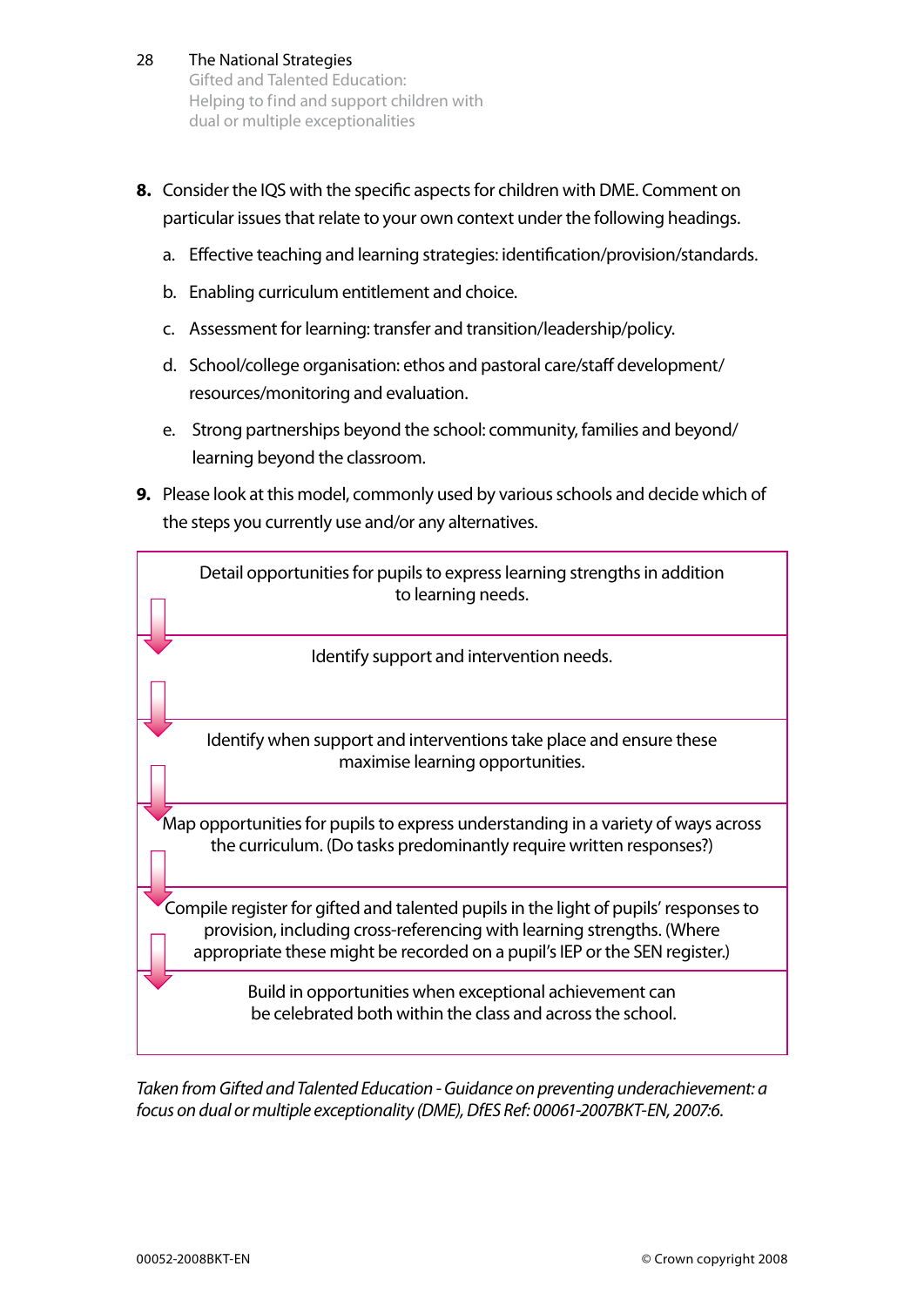Gifted and Talented Education: Helping to find and support children with dual or multiple exceptionalities

In relation to this model:

- **1.** What are your priorities for supporting children with DME?
- **2.** What is the outcome of this self-evaluation process? (Consider pupils, teachers and leadership.)
- **3.** What are your immediate next steps?

### **A final point**

Outline any examples of children with DME whose achievements and abilities have proved exceptional and would serve as a useful exemplar, in trying to raise the profile of this issue in the field of education more generally.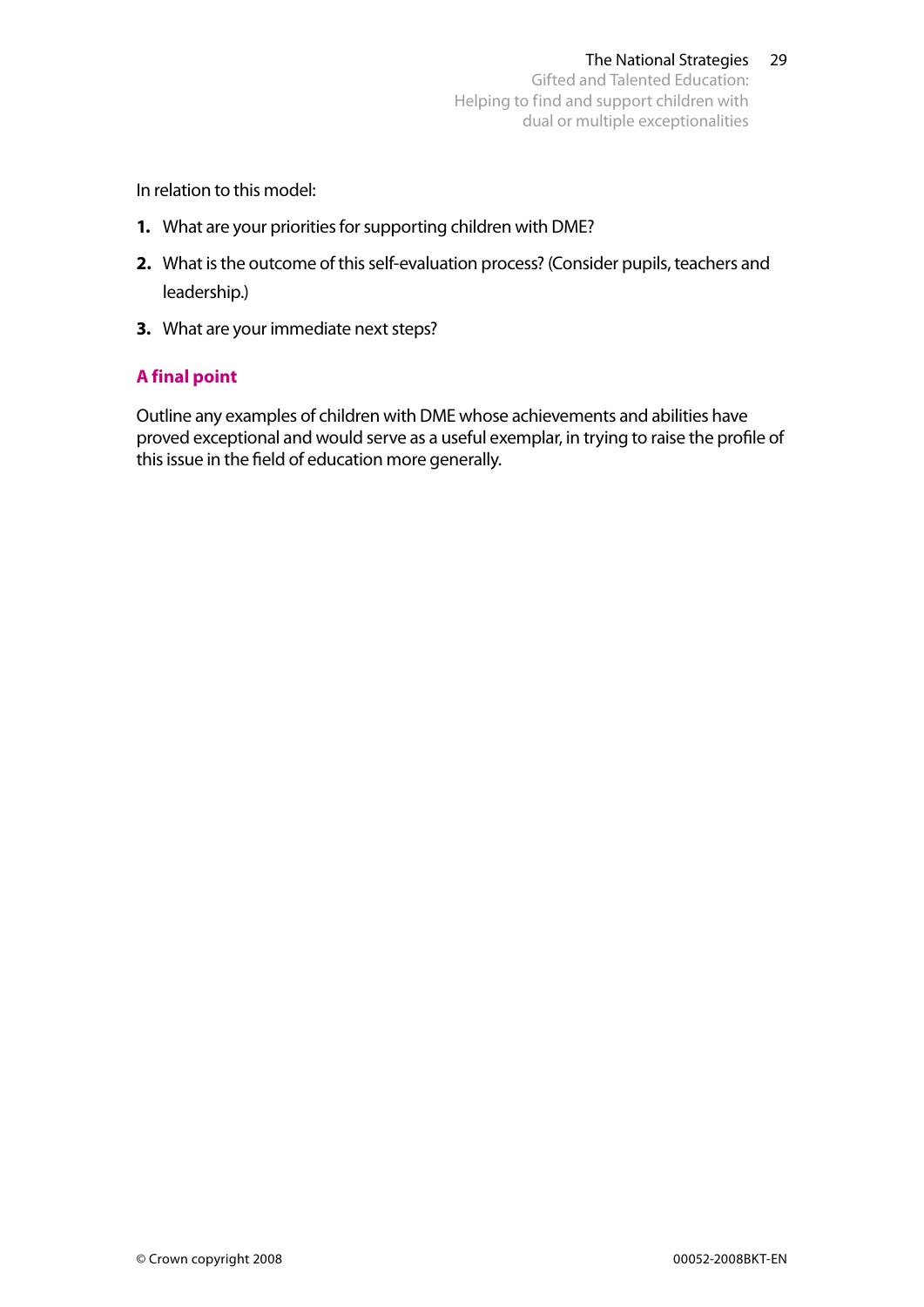Gifted and Talented Education: Helping to find and support children with dual or multiple exceptionalities

**Appendix 3** Appendix 3

# **IQS: the default self-evaluation tool for gifted and talented in schools.**  QS: the default self-evaluation tool for gifted and talented in schools. **(Ofsted, NCSL, QCA)** (Ofsted, NCSL, QCA)

Here are three of the 14 elements of the IQS (Effective provision in the classroom; Curriculum entitlement and choice; and Staff development) Here are three of the 14 elements of the IQS (Effective provision in the classroom; Curriculum entitlement and choice; and Staff development) adapted to support self-evaluation with a focus on provision for DME pupils. adapted to support self-evaluation with a focus on provision for DME pupils.

The complete IQS are available from: www.ygt.dcsf.gov.uk/Content.aspx?contentId=347&contentType=3 The complete IQS are available from: www.ygt.dcsf.gov.uk/Content.aspx?contentId=347&contentType=3

|                            | The school/college has established a range of<br>classroom, and shares this within the school/<br>Has the school/college/setting identified what<br>college and with other schools and colleges<br>methods to find out what works best in the<br>works best for pupils with dual or multiple                                                          |
|----------------------------|-------------------------------------------------------------------------------------------------------------------------------------------------------------------------------------------------------------------------------------------------------------------------------------------------------------------------------------------------------|
| Exemplary                  | exceptionality?                                                                                                                                                                                                                                                                                                                                       |
| <b>Developing</b>          | flexible, meeting the needs<br>strategies are diverse and<br>talented population (e.g.<br>exceptionally able, DME)<br>of distinct pupil groups<br>Teaching and learning<br>within the gifted and<br>able underachievers,                                                                                                                              |
| Entry                      | A - Effective teaching and learning strategies<br><b>DME</b><br>by extending the teaching<br>learning environment and<br>repertoire to incorporate<br>appropriate strategies to<br>addresses the different<br>needs of the gifted and<br>talented population by<br>providing a stimulating<br>engage and challenge l<br>The school/college<br>earners |
| <b>Elements</b><br>Generic | provision in<br>classroom<br>Effective<br>the                                                                                                                                                                                                                                                                                                         |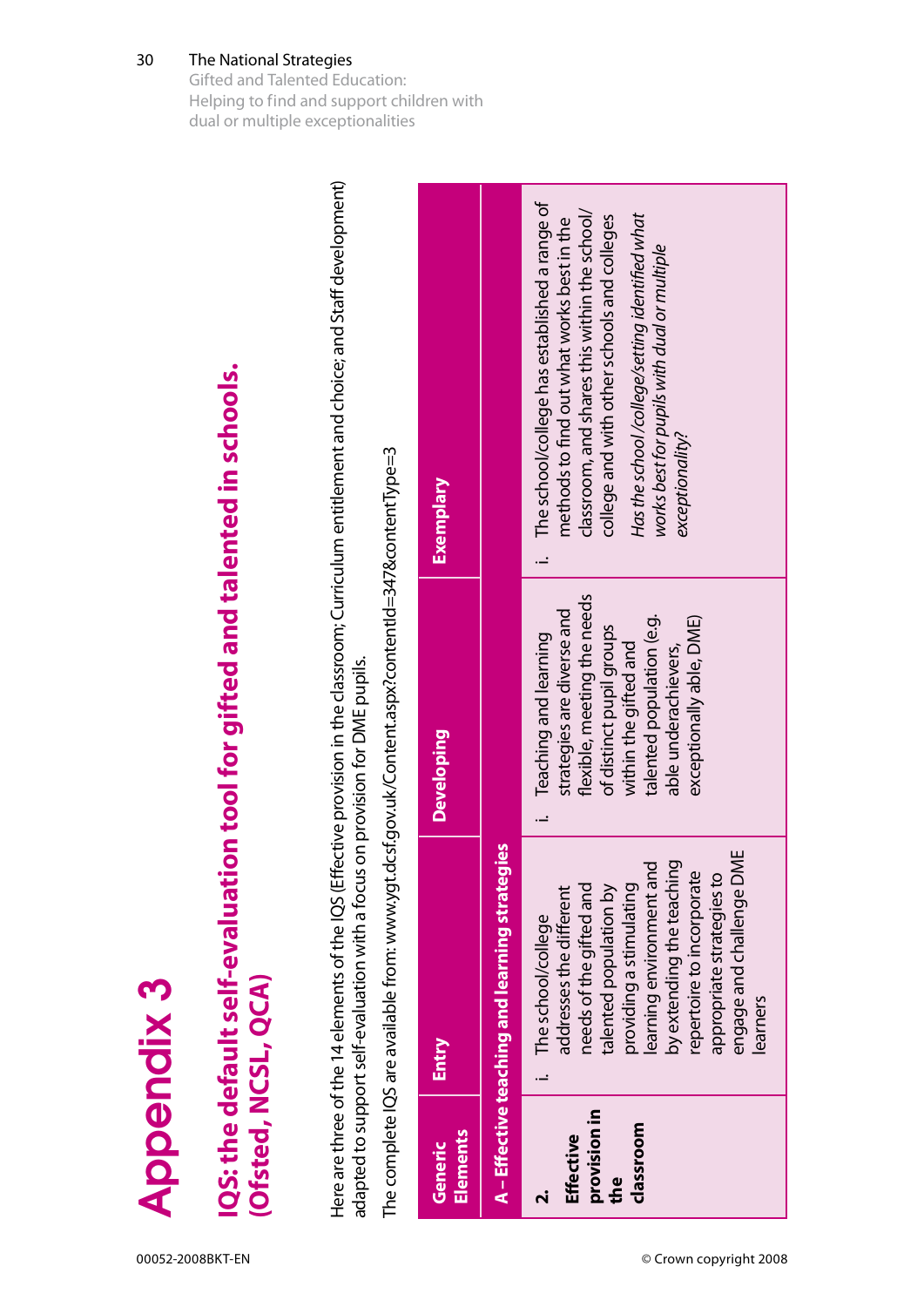### The National Strategies Gifted and Talented Education: Helping to find and support children with dual or multiple exceptionalities

31

| Elements<br>Generic | Entry                                                                                                                                                                        | <b>Developing</b>                                                                                                                                                                                                                                                                                     | Exemplary                                                                                                                                                                                                                                                                                                                                           |
|---------------------|------------------------------------------------------------------------------------------------------------------------------------------------------------------------------|-------------------------------------------------------------------------------------------------------------------------------------------------------------------------------------------------------------------------------------------------------------------------------------------------------|-----------------------------------------------------------------------------------------------------------------------------------------------------------------------------------------------------------------------------------------------------------------------------------------------------------------------------------------------------|
|                     | difficulties are taken into<br>Teaching and learning is<br>delivered through both<br>activities and learning<br>individual and group<br>differentiated and<br>account<br>$=$ | delivery. Independent<br>A range of challenging<br>strategies is evident in<br>learning and teaching<br>lesson planning and<br>challenge for their<br>abilities as well as<br><b>Pupils are offered</b><br>learning skills are<br>support for their<br>difficulties<br>developed<br><br>≔<br>$\equiv$ | with multiple or dual exceptionality can access the<br>progress high achievement. Pupils routinely<br>What steps need to be taken to ensure that pupils<br>challenging and varied, incorporating the<br>breadth, depth and pace required to<br>work independently and self-reliantly<br>Teaching and learning are suitably<br>learning?<br>$\equiv$ |
|                     | extend learning through<br>iii. Opportunities exist to<br>new technologies                                                                                                   | The use of new technologies<br>focused on personalised<br>across the curriculum is<br>learning needs                                                                                                                                                                                                  | ensure use of technology is maximised, appropriate,<br>Have specialist organisations for pupils with dual or<br>multiple exceptionalities have been consulted to<br>raises the achievement and motivation of<br>iii. The innovative use of new technologies<br>gifted and talented pupils<br>effective and innovative?                              |
| Evidence            |                                                                                                                                                                              |                                                                                                                                                                                                                                                                                                       |                                                                                                                                                                                                                                                                                                                                                     |
| Next steps          |                                                                                                                                                                              |                                                                                                                                                                                                                                                                                                       |                                                                                                                                                                                                                                                                                                                                                     |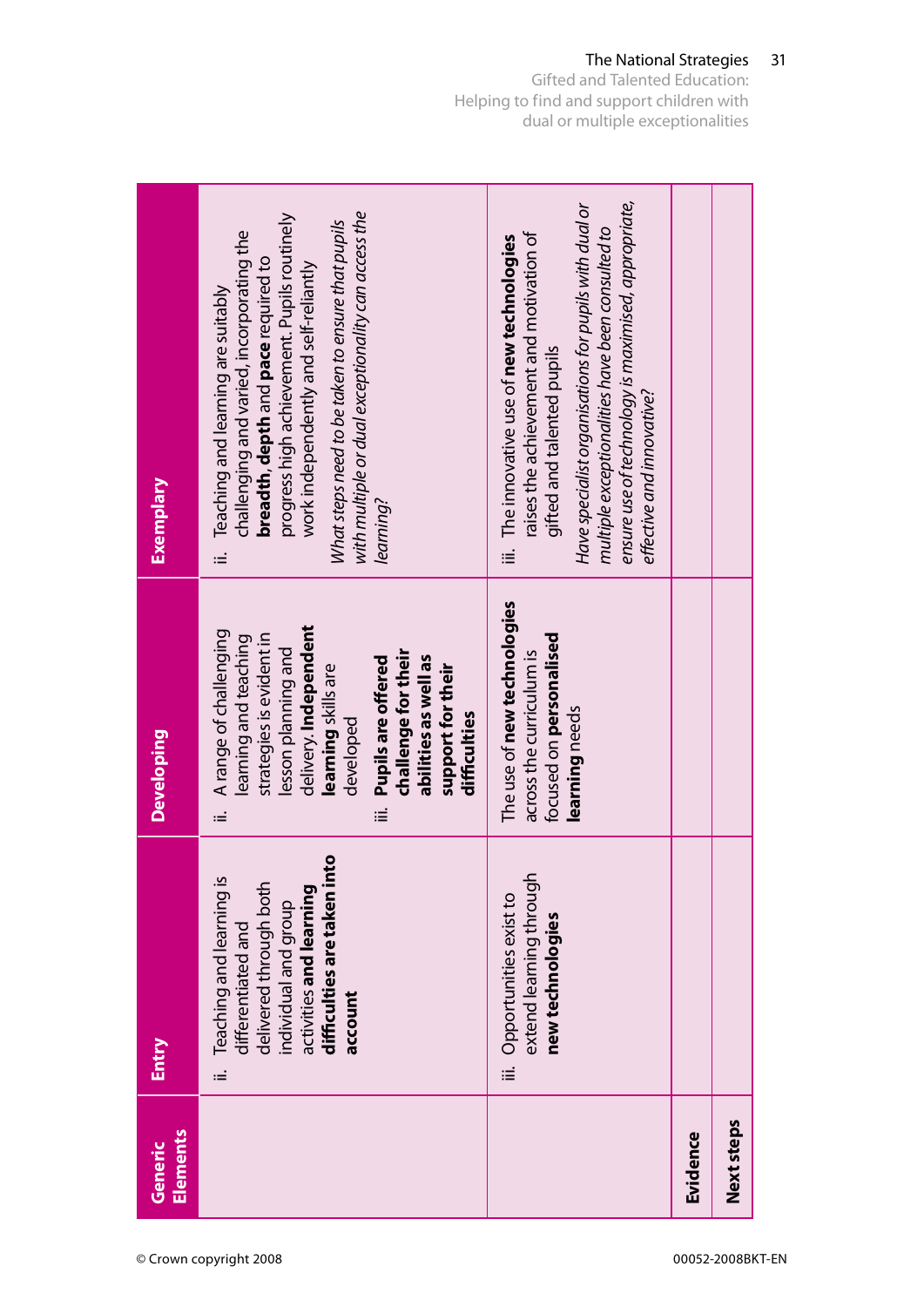Gifted and Talented Education: Helping to find and support children with dual or multiple exceptionalities

| Elements<br>Generic                                       | Entry                                                                                                                                                                                                                                                                                             | <b>Developing</b>                                                                                                                                                                                                                                                                                                  | Exemplary                                                                                                                                                                                                                                                                                                                                                                                                                                     |
|-----------------------------------------------------------|---------------------------------------------------------------------------------------------------------------------------------------------------------------------------------------------------------------------------------------------------------------------------------------------------|--------------------------------------------------------------------------------------------------------------------------------------------------------------------------------------------------------------------------------------------------------------------------------------------------------------------|-----------------------------------------------------------------------------------------------------------------------------------------------------------------------------------------------------------------------------------------------------------------------------------------------------------------------------------------------------------------------------------------------------------------------------------------------|
|                                                           | B - Enabling curriculum entitlement and choice                                                                                                                                                                                                                                                    |                                                                                                                                                                                                                                                                                                                    |                                                                                                                                                                                                                                                                                                                                                                                                                                               |
| entitlement<br>and choice<br>curriculum<br>Enabling<br>4. | vailable<br>special<br>guidance in making choices. No<br>subject/topic choice. Pupils are<br>flexible, with opportunities for<br>provided with support and<br>enrichment and increasing<br>Curriculum organisation is<br>curriculum area is unay<br>to pupils for reasons or<br>educational needs | Pupils are supported in processes<br>opportunities and quidance to<br>work beyond their age and/or<br>phase, and across subjects or<br>pupils which enable them to<br>achievement to take place<br>topics, according to their<br>that enable exceptional<br>aptitudes and interests<br>The curriculum offers<br>і= | retain flexibility of future choices,<br>learning strengths incorporated in<br>maximise individual <b>potential</b> ,<br>examination requirements and<br>subject areas where pupils have<br>How are exceptional abilities or<br>result in sustained impact on<br>pathways for pupils which<br>additional learning needs?<br>extend well beyond test/<br>personalised learning<br>pupil attainment and<br>The curriculum offers<br>achievement |
| Evidence                                                  |                                                                                                                                                                                                                                                                                                   |                                                                                                                                                                                                                                                                                                                    |                                                                                                                                                                                                                                                                                                                                                                                                                                               |
| Next steps                                                |                                                                                                                                                                                                                                                                                                   |                                                                                                                                                                                                                                                                                                                    |                                                                                                                                                                                                                                                                                                                                                                                                                                               |
|                                                           |                                                                                                                                                                                                                                                                                                   |                                                                                                                                                                                                                                                                                                                    |                                                                                                                                                                                                                                                                                                                                                                                                                                               |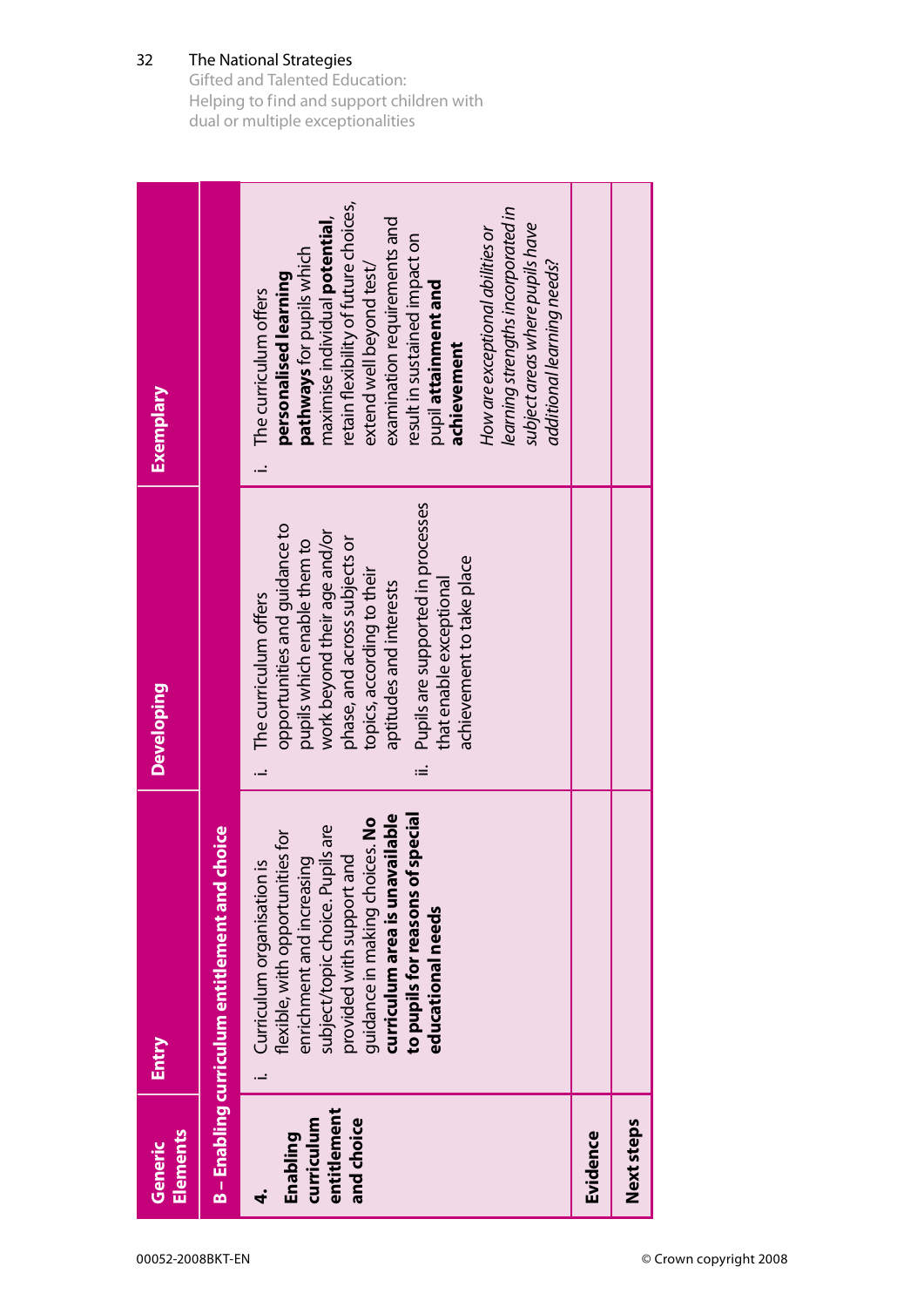Gifted and Talented Education: Helping to find and support children with dual or multiple exceptionalities

|                                 | Exemplary           | development in gifted and talented<br>meeting the needs of pupils with dual<br>needs and an appropriate range of<br>Are staff encouraged to incorporate<br>research and collaboration within<br>There is ongoing audit of staff<br>and beyond the school/college<br>or multiple exceptionality into a<br>development is informed by<br>structured CPD programme?<br>training and professional<br>education. Professional | gifted and talented provision are<br>Priorities for the development of<br>staff and are monitored through<br>development entitlement for all<br>included within a professional<br>performance management<br>processes                                                |          |            |
|---------------------------------|---------------------|--------------------------------------------------------------------------------------------------------------------------------------------------------------------------------------------------------------------------------------------------------------------------------------------------------------------------------------------------------------------------------------------------------------------------|----------------------------------------------------------------------------------------------------------------------------------------------------------------------------------------------------------------------------------------------------------------------|----------|------------|
|                                 | <b>Developing</b>   | subject/aspect level, including<br>information on children with<br>between SENCOs and gifted and<br>new staff addresses gifted and<br>The induction programme for<br>talented issues, both at whole<br>school/college and specific<br>Is there clear collaboration<br>talented leads?<br><b>DME</b>                                                                                                                      | $:=$<br>training in meeting the needs of<br>enabled to share expertise on<br>pupils with dual or multiple<br>leaders have received specific<br>Staff are encouraged and<br>gifted and talented pupils<br>Subject/aspect and phase<br>exceptionality<br>≣<br>$\equiv$ |          |            |
| D - School/College organisation | Entry               | Staff have received training in<br>meeting the needs of gifted<br>and talented pupils and are<br>aware of issues of DME                                                                                                                                                                                                                                                                                                  | received appropriate training<br>land<br>talented education has<br>The lead professional<br>responsible for gifted<br>$:=$                                                                                                                                           |          |            |
|                                 | Elements<br>Generic | development<br>Staff<br><u>io:</u>                                                                                                                                                                                                                                                                                                                                                                                       |                                                                                                                                                                                                                                                                      | Evidence | Next steps |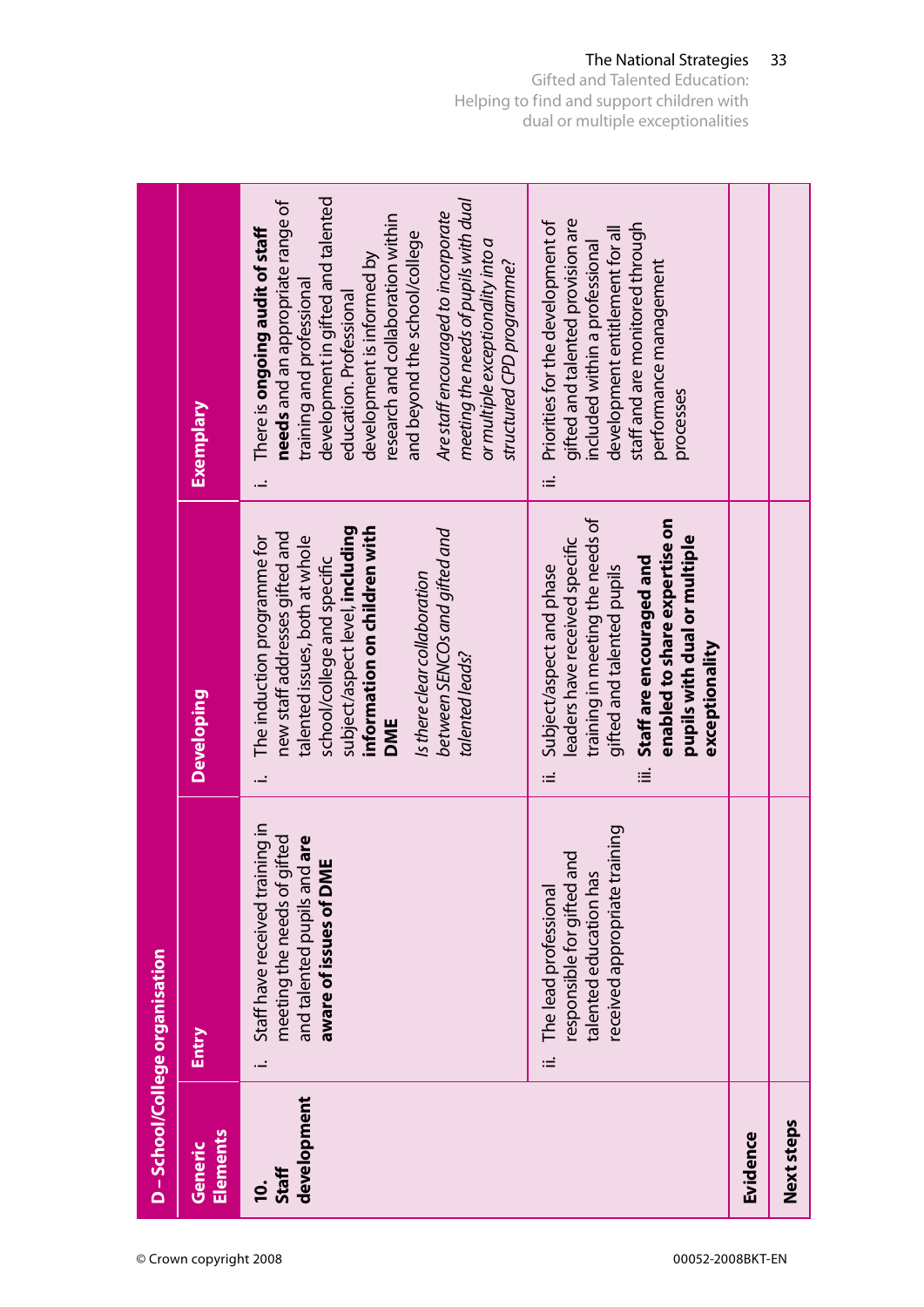Gifted and Talented Education: Helping to find and support children with dual or multiple exceptionalities

# Appendix 4

### **Definition of disability from current legislation**

The Disability Discrimination Act (2006) gives a 'social model' description. It says you are disabled if you have a mental or physical impairment and:

- this has an adverse effect on your ability to carry out normal day-to-day activities;
- the adverse effect is substantial:
- the adverse effect is long-term (meaning it has lasted for 12 months or more, or is likely to last for more than 12 months);
- at least one of these areas must be badly affected:
	- mobility
	- manual dexterity
	- physical coordination
	- continence
	- ability to lift, carry or move everyday objects
	- speech, hearing or eyesight
	- memory or ability to concentrate, learn or understand
	- understanding of the risk of physical danger.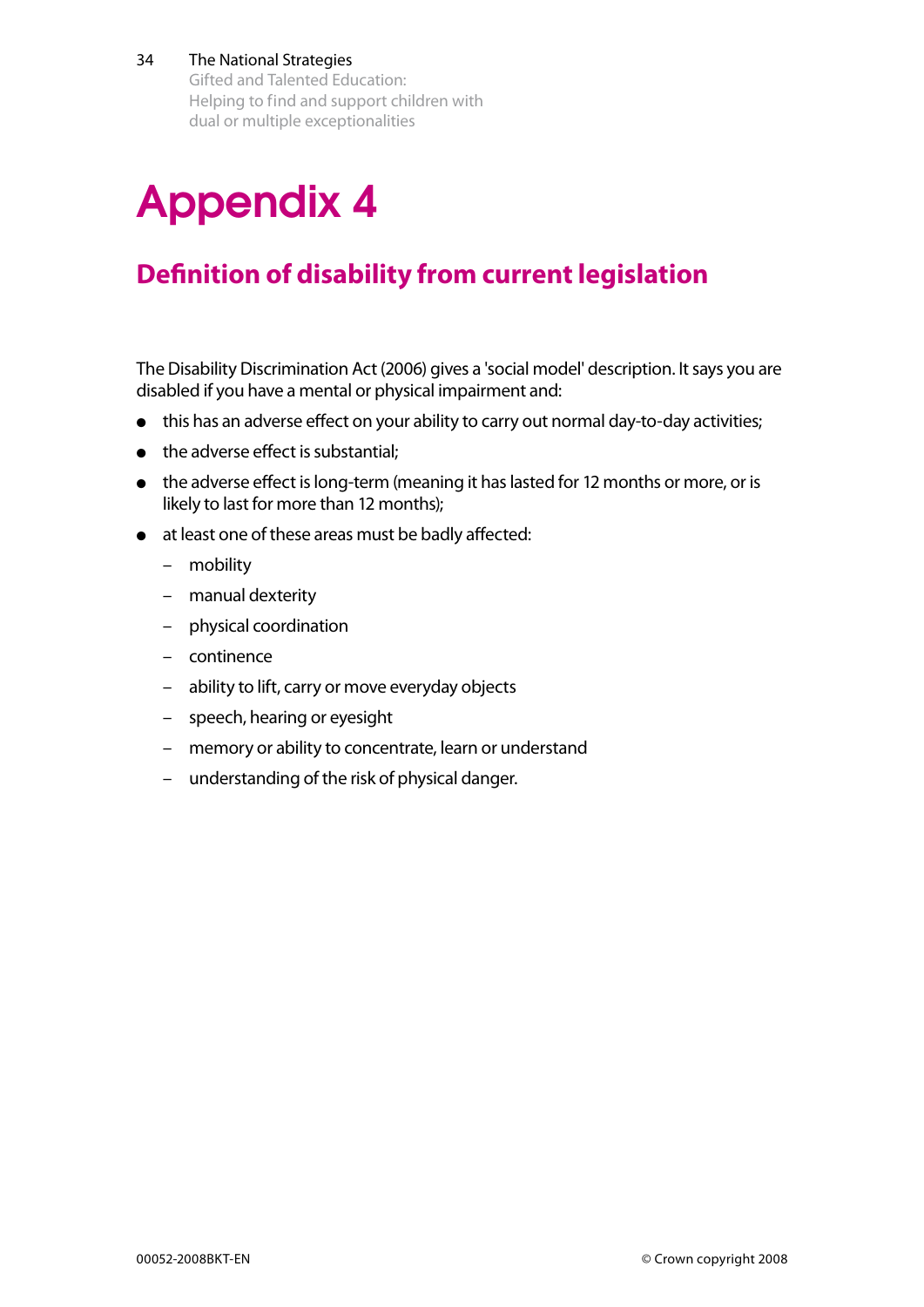Gifted and Talented Education: Helping to find and support children with dual or multiple exceptionalities

# Appendix 5

### **What not to do to support children**

The following list relates specifically to working with pupils with dyslexia. Some of the points can be applied more widely to pupils with DME or to pupils in general. It may provide a useful reference when working with colleagues.

So here's what not to do...

- Ask children to read aloud in a large group even if they are making great improvements they are likely to be significantly less fluent than peers.
- Correct every single error in a piece of work a better tactic is to 'close mark' a small section of the work and then pay attention to ideas and not mechanics for the rest of the piece.
- Compare with other pupils inappropriate comparisons can affect children's selfesteem and embarrass the pupils whose work is being held up as exemplary.
- Give long spelling lists shorter tasks are more manageable and these can be distributed frequently resulting in the same outcomes.
- Make children rewrite their work this is the most disheartening task. Using a computer is better as editing is less laborious, but sometimes getting ideas down is sufficient and there is little merit in rewriting without redrafting.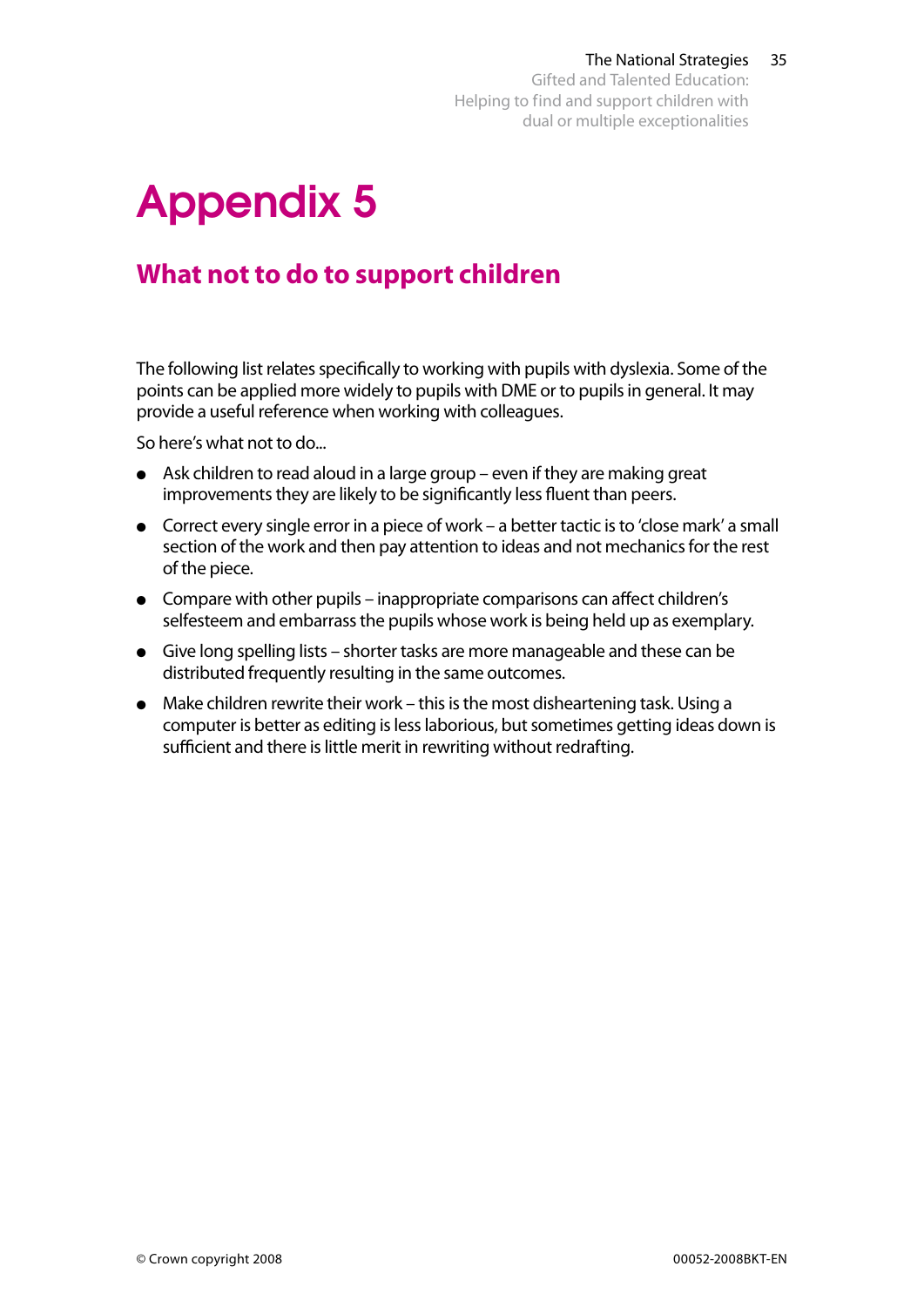Gifted and Talented Education: Helping to find and support children with dual or multiple exceptionalities

# Acknowledgements

Page 3. Extract from The Government's Response to the *House of Commons Education and Skills Committee Report: The Schools White Paper: Higher standards, Better Schools for all (2006)* © Crown copyright. Used with kind permission.

Page 4. Extract from Montgomery, D., 2003, *Gifted and Talented Children with Special Education Needs*. pg. 5 © Nace/Fulton publication. Used with kind permission.

Page 4. This article was published in International Handbook of Research and Development of Giftedness and Talent, Heller et al, *International Trends and Topics of Research on Giftedness and Talent*. pg.123 © Elsevier 1993, www.elsevier.com. Used with kind permission.

Page 5. Extract from *Gifted and Talented (G & T) disability dimension*, TeachPE.com, www.teachpe.com/disability\_gifted\_talented.htm

Page 8. Extract from Eyre, D., *Able children in Ordinary Schools*, 1997, London © David Fulton Publishers. Used with kind permission.